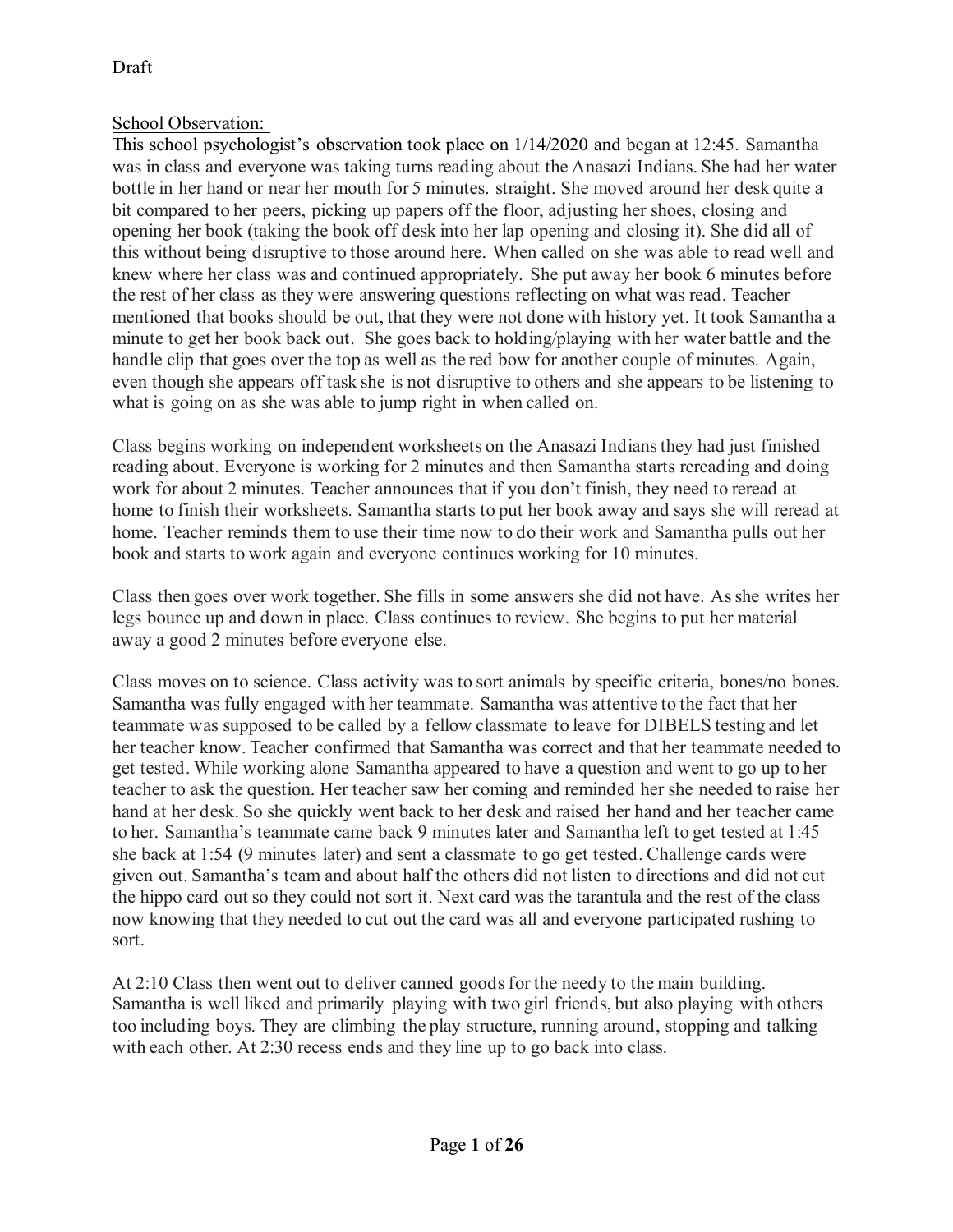Class returns and are putting assignments away and go over the prayer requests on the wall. At 2:38 Bible study story of Saul/Paul is shared regarding his life before his name change and after. Samantha was as attentive as her peers. 3:05 bell rings for everyone to be dismissed. When teacher was asked was this a typical day for Samantha, Mrs. Grandersaid yes, a pretty normal day for her.

### **ASSESSMENT RESULTS AND CLINICAL INTERPRETATION OF FINDINGS**

Throughout the report standardized test scores for academics and cognitive ability and processing scores are provided followed by a discussion of how a student's performance is best interpreted. The qualitative descriptors used to label these standardized scores are not consistent across test makers. Some tests have wider or narrower ranges, different labels, or the same label but for a much different area. This often makes for confusing interpretations because the statistical underpinnings of the assessments are all based on the same normal distribution. Therefore, for the sake of statistical consistency and logical interpretation, I will be using the following descriptors unless otherwise noted for specific test(s). The following chart provides descriptive ratings for Standard Scores (mean of 100 and standard deviation of 15) and Scaled Scores (mean of 10 standard deviation of 3) for normally distributed norm-referenced tests:

| <b>Descriptive Rating</b> | <b>Standard Score</b> | <b>Scaled Score</b> | Percentile Rank |
|---------------------------|-----------------------|---------------------|-----------------|
| Very Superior             | >130                  | $>16$               | >98             |
| Superior                  | 121-130               | $15-16$             | 92-98           |
| High average              | 111-120               | $13 - 14$           | 76-91           |
| Average                   | 90-110                | $8 - 12$            | 25-75           |
| Low Average               | 80-89                 | $6 - 7$             | $9 - 24$        |
| Low                       | 70-79                 | $4 - 5$             | $2 - 8$         |
| Very Low                  | $< \! 70$             | $\leq$ 4            | $\leq$ 2        |

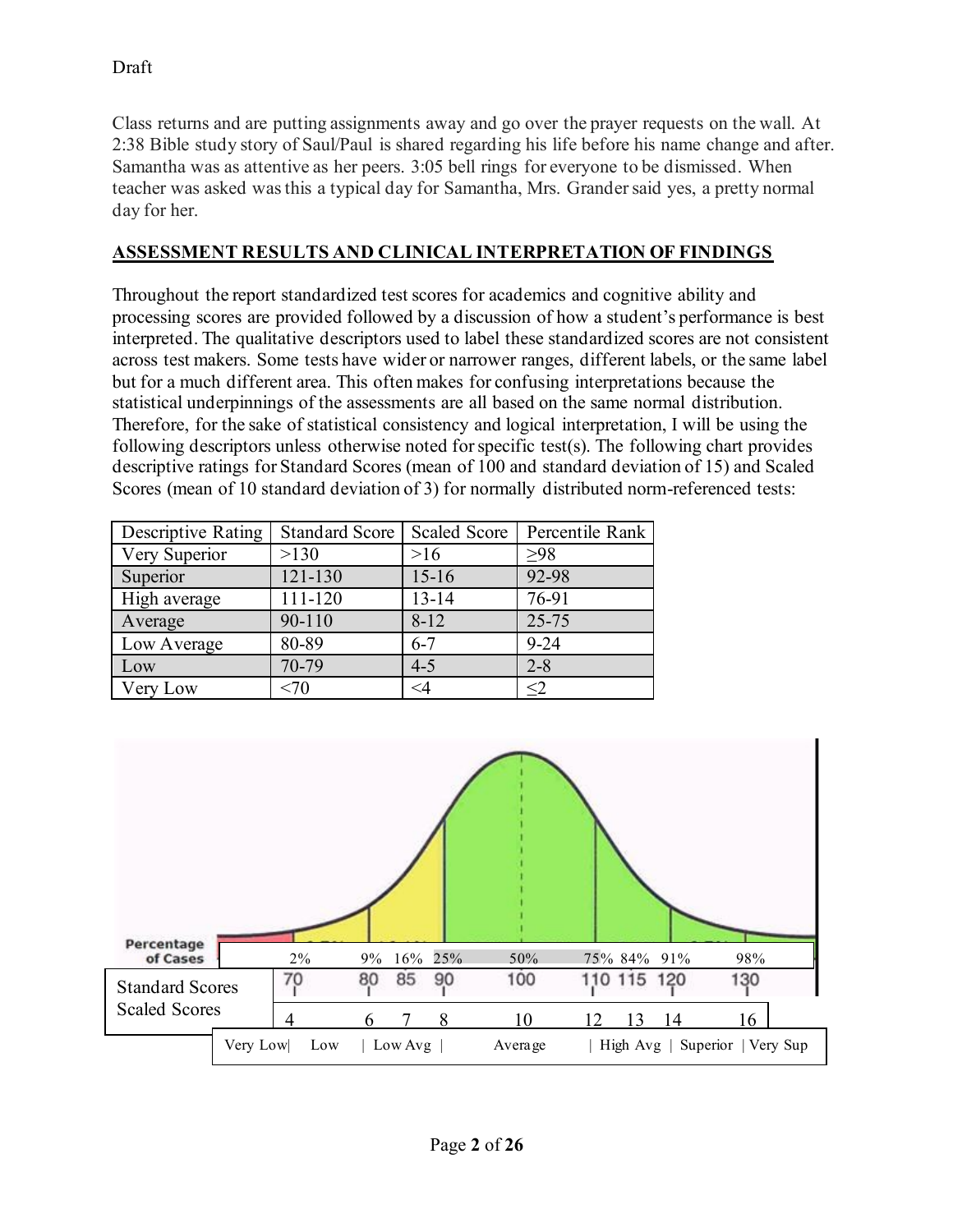#### **ASSESSMENT RESULTS AND CLINICAL INTERPRETATION OF FINDINGS**

All assessment instruments were administered in a quiet setting and without distractions. Tests were conducted in conformance with the instructions provided by the publishers, unless explicitly noted in this report. All materials were selected and administered so as not to be racially, culturally or sexually discriminatory. Tests administered are deemed to be a best effort under the circumstances for the purpose for which they are to be used and considered reliable and valid. All assessments given were administered individually.

#### **Assessment Behavioral Observations by School Psychologist**

Samantha met with this school psychologist on two occasions for testing at Sutherland Elementary in Stockton, brought to the school by Mrs. Smith. She came readily into the office with her mother and greeted the examiner and appeared comfortable. Samantha's initial response to the examiner was positive, and she recalled seeing me at her school. She was clean and appropriately groomed and dressed as she was at her school. After brief introduction and mother providing me with some questionnaire send to the family earlier, we discussed if mother should stay in the room while Samantha is working. Mother suggested leaving and working in the library outside. Samantha appeared fine with that. After mother left, we talked about what she liked about school. She said she enjoyed all subject areas, maybe science and math a little more, and enjoys playing with friends. Outside of school she enjoys gymnastics. We talk about what we would be doing, and that she when she is tired or needs a break to let me know before we start a new section. During testing, Samantha was friendly, polite, and demonstrated a strong effort throughout the evaluation. I suggested breaks after 3 to 4 subtests depending on length which the first two times she said she was fine and wanted to continue. She accepted a break at about an hour and a half into testing. She was asked if she would like to go to the bathroom, talk to mother, or get a drink. She declined, but was curious about a deck of cards on the table. We played the card game "Blink" for fun for 10 min. Independently Samantha did not request a break once and we stopped assessment after a little over 3 hours, and we met a week later and that session lasted approximately an hour and a half. Again, throughout the assessment process Samantha appeared comfortable in the testing environment, as she always smiled easily and was very compliant giving her best on the most challenging of items. Overall, with little need for encouragement from the examiner, Samantha continued to put forth a strong effort even as items became progressively more difficult. Samantha's attention and effort were good throughout the one-on-one test setting. It was observed at times, that Samantha's legs would bounce in place while she was listening or waiting, but while she was thinking her legs would at times speed up or completely stop. There didn't seem to be any consistency to that. As mentioned above, test conditions were good and external distractions were minimal. Tests were conducted in conformance with the instructions provided by the publishers, unless explicitly noted in this report. All materials were selected and administered so as not to be racially, culturally or sexually discriminatory. Current test scores appear to be an accurate appraisal of Samantha's present functioning level. The results of this assessment are considered valid.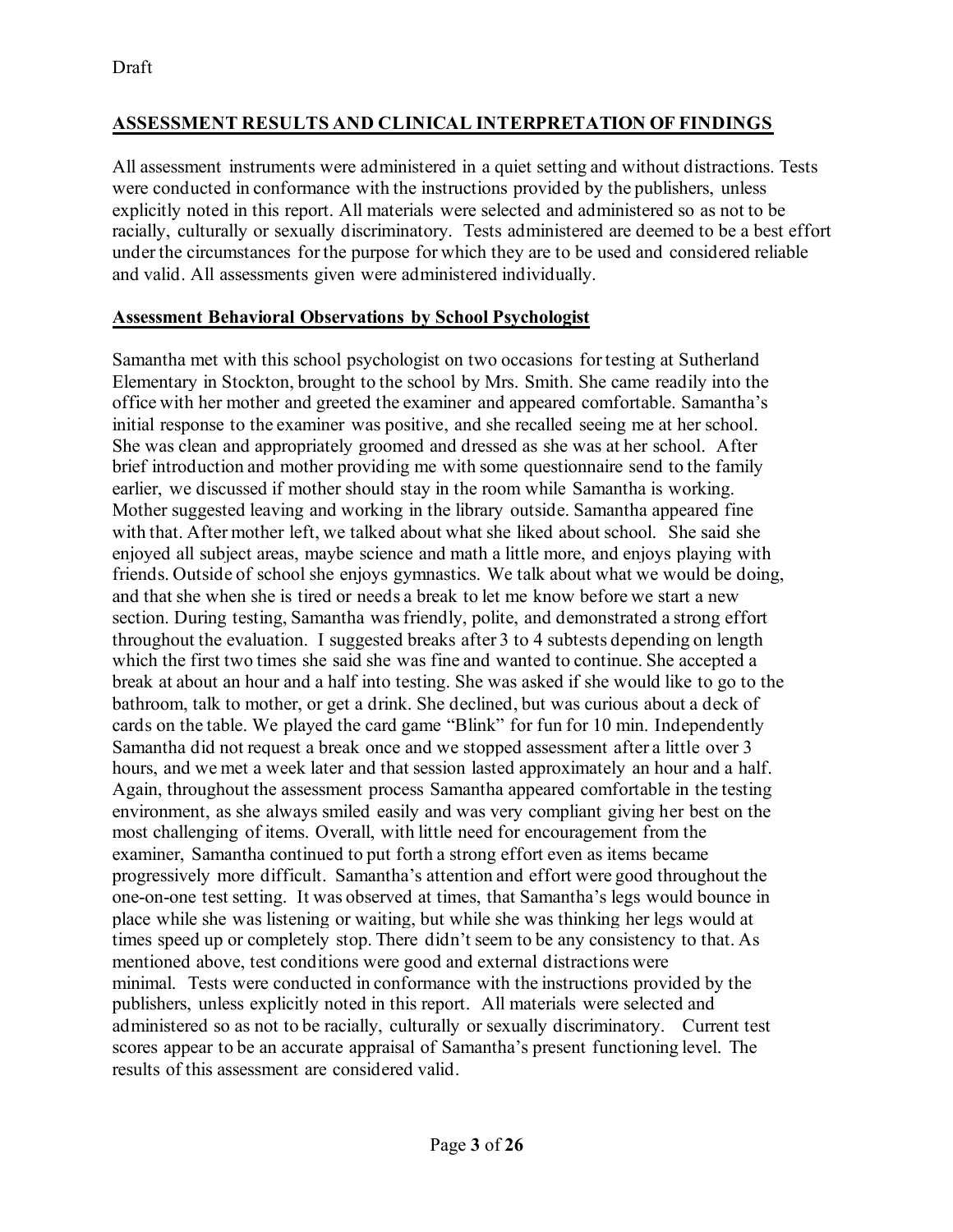#### **Cognitive Abilities and Processing Results**

Evaluation procedures included the use of standardized measures, informal assessment, observation in a variety of settings, and interviews of student, teachers and/or parents. As stated before, all materials were selected and administered so as not to be racially, culturally or sexually discriminatory. Tests administered are deemed to be a best effort under the circumstances for the purpose for which they are to be used. All assessments given were administered individually. This is a snapshot in time of Samantha. The results of this assessment are believed to be reliable and valid given her effort, concentration and focus on task. The scores and data from these tests are below. Due to the California Department of Education's 1997 Memorandum on the Larry P. and Crawford case, no intelligence test from the banned lists were used and no overall measure of intelligence is reported. In addition, single estimates of intelligence do not provide much insight into Samantha's cognitive processing strengths and weaknesses, weaknesses that parents are concerned that may be impacting her educational performance. Therefore, the following section will explore her cognitive abilities through all 8 basic processing areas identified in CCR 3030(b)(10) to address this concern and to see specifically if there is a pattern of strengths and weaknesses that may impact her educational performance.

#### **Basic Psychological Processes:**

**Cognitive Association** is the process of acquiring information in memory, and the system for relating that information to previously learned information to develop patterns or logical groups. This is a foundational process that is required for more complex operations that take place in conceptualization. Included in Cognitive Association is the element of efficiency, i.e. how fluidly one can retrieve information from long term memory. Samantha's ability in this area is estimated to be fall between the average and superior range. This is true for orthographic processing, the quick retrieval/automaticity needed for reading letters and numbers which falls in the upper end of the high average range (see CTOPP-2 results below). This is also true of her ability to retrieve verbal information from memory in a timely fashion falling in the average to superior range (see DKEFS results below). Interesting to note that Samantha performed in the average range on Letter and Category Fluency, but in the upper end of the superior range for the more difficult Switching Fluency which taps into Executive Functions and therefore requires mental flexibility and sustained attention. Overall this is an area of strength and is consistent with an Otherwise Normal Cognitive Ability Profile (ONCAP). This processing is consistent with timed/fluency related achievement testing as seen below. This begs the question why does the schools assessment show such poor recent reading results. The answer is that the schools results are actually mixed. While the recent poor reading performance on the STAR testing at school is concerning, it is a computerized assessment. A problem with computerized scoring is the computer cannot tell if the student is paying attention or not. As will be explained in more detail later, emotional engagement is required for those with attention difficulty to sustain attention or that there needs to be someone (a preferred individual, someone they want to please) or a extrinsic reward (they really want) to keep them motivated. I would hazard to guess that the material that Samantha was asked to read from the STAR assessment was not interesting to her, and that the computer in and of itself does not give her the emotional feedback a preferred person would. I am confident in that assertion because when her DIBELS NEXT assessment (conducted by Hogwarts School when I was observing her class) was shared, her reading achievement falls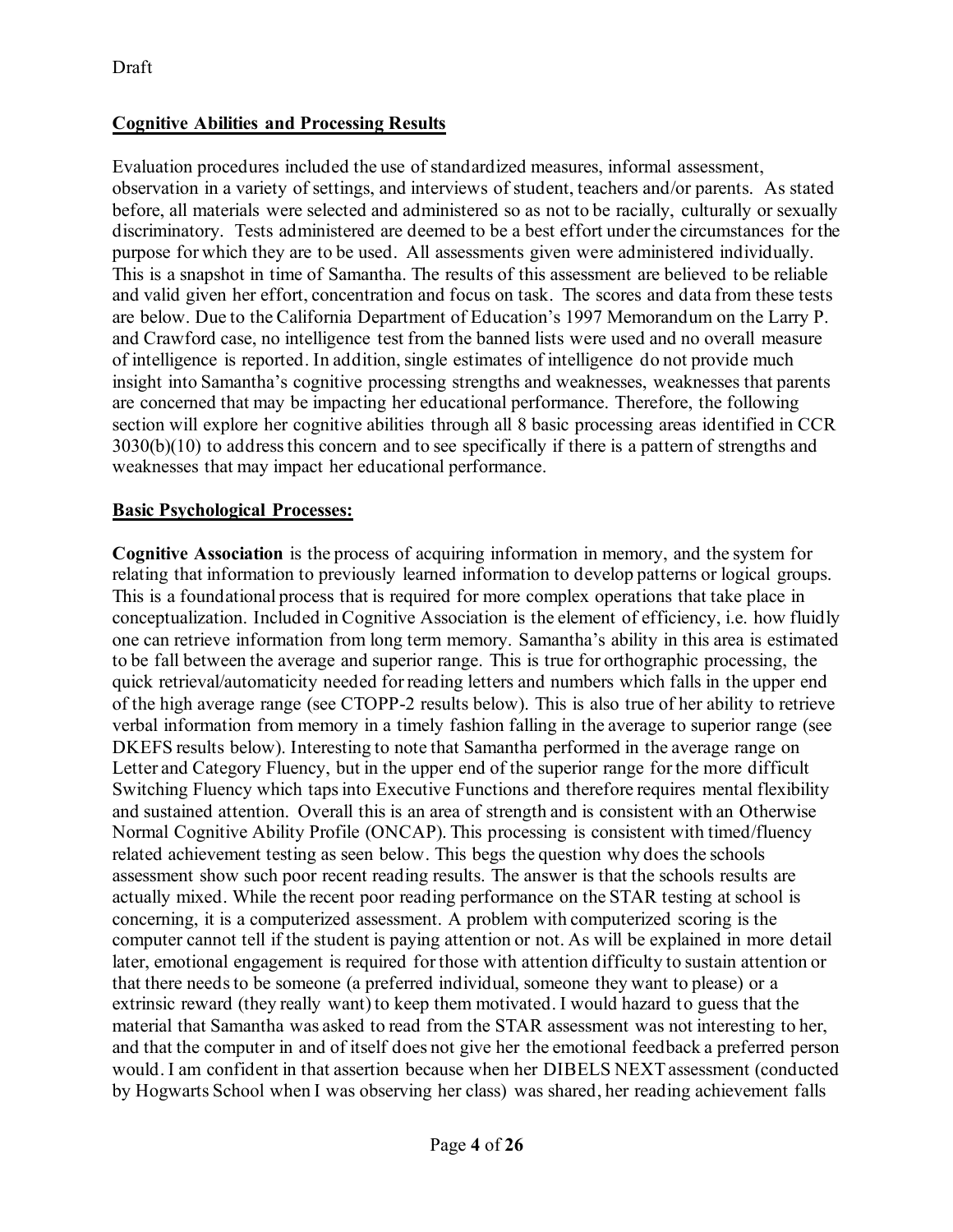in predominantly the At Benchmark to well into Above Benchmark range which is consistent to the WJ-IV results. What do the DIBELS NEXT and WJ-IV have in common…they are both individually administered by likeable adults…and better representation of what her true reading achievement is.

| <b>SUBTESTS</b> | <b>Broad</b><br>Factor | <b>Narrow</b><br>Factor | Composite<br>Area   | <b>Scaled</b><br><b>Score</b> | Percentile<br>Rank |
|-----------------|------------------------|-------------------------|---------------------|-------------------------------|--------------------|
| Rapid Digit     | Long Term              | Naming                  | Rapid               | 14                            | 91                 |
| Naming          | Retrieval              | Facility                | Symbolic            |                               |                    |
|                 |                        |                         | Naming              |                               |                    |
| Rapid Letter    | Long Term              | Naming                  | Rapid               | 12                            | 75                 |
| Naming          | Retrieval              | Facility                | Symbolic            |                               |                    |
|                 |                        |                         | Naming              |                               |                    |
| Composite       | <b>Broad</b>           | <b>Narrow</b>           | <b>Descriptive</b>  | <b>Standard</b>               | Percentile         |
| <b>Area</b>     | Factor                 | Factor                  | Rating              | <b>Score</b>                  | Rank               |
| Rapid Symbolic  | Long Term              | Naming                  | <b>High Average</b> | 119                           | 90                 |
| Naming          | Retrieval              | Facility                |                     |                               |                    |

|  | <b>Comprehensive Test of Phonological Processing Second Edition (CTOPP-2)</b> |  |  |
|--|-------------------------------------------------------------------------------|--|--|
|  |                                                                               |  |  |

#### **Delis Kaplan Executive Function (DKEFS)**

| <b>SUBTESTS</b>          | <b>Broad Factor</b> | <b>Narrow</b> | <b>Scaled</b> | Percentile |
|--------------------------|---------------------|---------------|---------------|------------|
|                          |                     | Factor        | <b>Score</b>  | Rank       |
| Verbal Fluency Test:     | Long Term           | Ideational    | 11            | 63         |
| Category Fluency         | Retrieval           | Fluency       |               |            |
|                          |                     |               |               |            |
| Verbal Fluency Test:     | Long Term           | Ideational    | 16            | 98         |
| <b>Switching Fluency</b> | Retrieval           | Fluency       |               |            |
|                          |                     |               |               |            |
| Verbal Fluency Test:     | Long Term           | Word          | 10            | 50         |
| Letter Fluency           | Retrieval           | Fluency       |               |            |

| WJ-IV Ach<br>Scores reported by<br><b>Education Specialist</b> | <b>Standard Score Descriptive</b><br>(Confidence)<br>Interval 95%) | Rating       | Percentile Rank based<br><b>On Standard Score</b> |
|----------------------------------------------------------------|--------------------------------------------------------------------|--------------|---------------------------------------------------|
| Sentence Reading Fluency                                       | $110(99-121)$                                                      | Average      | 74                                                |
| Sentence Writing Fluency                                       | $110(99-121)$                                                      | Average      | 75                                                |
| Math Facts Fluency                                             | $111(103-119)$                                                     | High Average |                                                   |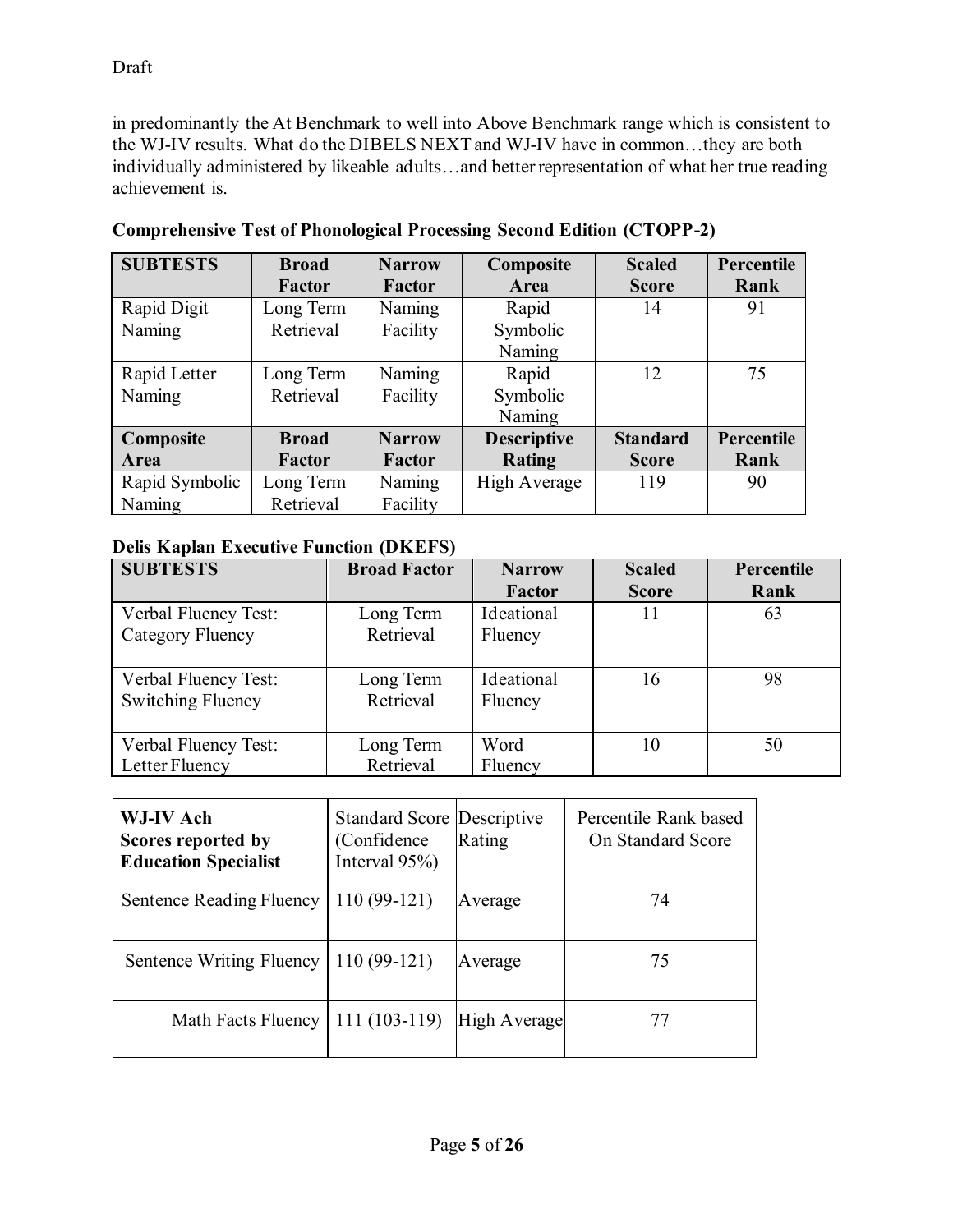| <b>DIBELS NEXT</b><br>Grade 3* | Score Reported | Score Description | Putting Score in<br>Perspective |
|--------------------------------|----------------|-------------------|---------------------------------|
| Words Correct                  | 102            | At Benchmark      | 105 is Above Benchmark          |
| Accuracy                       | 95.3%          | Below Benchmark I | 96% is Benchmark                |
| Retell                         | 52             | Above Benchmark   | 40 is Above Benchmark           |
| <b>Retell Quality</b>          | 4              | Above Benchmark   | $2+$ is Above Benchmark         |

## **\*Provided by Hogwarts School**

**Cognitive Conceptualization** is the process of using information in an increasingly more complex and fluid manner. This is often called, abstract thinking, fluid reasoning, or simply reasoning, the ability to solve novel problems; that is, problems that cannot be solved by relying on previous situations or solutions. This processing area allows a person to make generalization or inferences. It is comprised of Induction - the ability to observe a problem and understand the underlying rules or principles that will govern the outcome; being able to generalize from specific situations to others and to a lesser extent General Sequential Reasoning - the ability to reason logically using established premises and principles and Quantitative Reasoning – the ability to solve arithmetic type problems. Given Samantha's performance her Fluid Reasoning estimate is estimated to be in the average range.

Conceptualization also includes Executive Functions (EFs) such as the ability to initiate, organize, plan, working memory and shift one's mindset. These abilities are also a required component of Cognitive Conceptualization. However, where fluid reasoning has more to do with specific types of problem solving, EFs have to do with coordinating various processes to problem solve, hold in working memory, where to start, and when to give up and try a different approach. Samantha's father, Mr. Smith, and Samantha's teacher, Mrs. Grander, filled out the Behavior Rating Inventory of Executive Function Second Edition (BRIEF-2) as attention and EFs are an area of concern and the BRIEF is sensitive to the EF measures associated with attention problems. The Global Executive Composite (GEC) is an overall summary that incorporates the Behavior Regulation Index (BRI), Emotional Regulation Index (ERI) and Cognitive Regulation Index (CRI). When BRI, ERI and CRI T scores differ from 11 points or more obscures important differences and doesn't adequately represent the child. Thus, the various Index Scores should be looked at more closely. Ratings at school and at home are very different. All ratings by father are Clinically Elevated/Significant. With BRI and ERI higher than her CRI, which indicate that her behavioral and emotional regulation are significantly compromised at home more than her cognitive regulation which is also still significantly impacted when compared to peers. At school there is no 11 point difference between the between the 3 Indexes and her GEC is within normal limits although on the very high end. Of the three Indexes only the Cognitive Index falls within the Mildly Elevated range or an almost inverse of what is occurring at home. Why this might be? It is possible that Samantha has an attention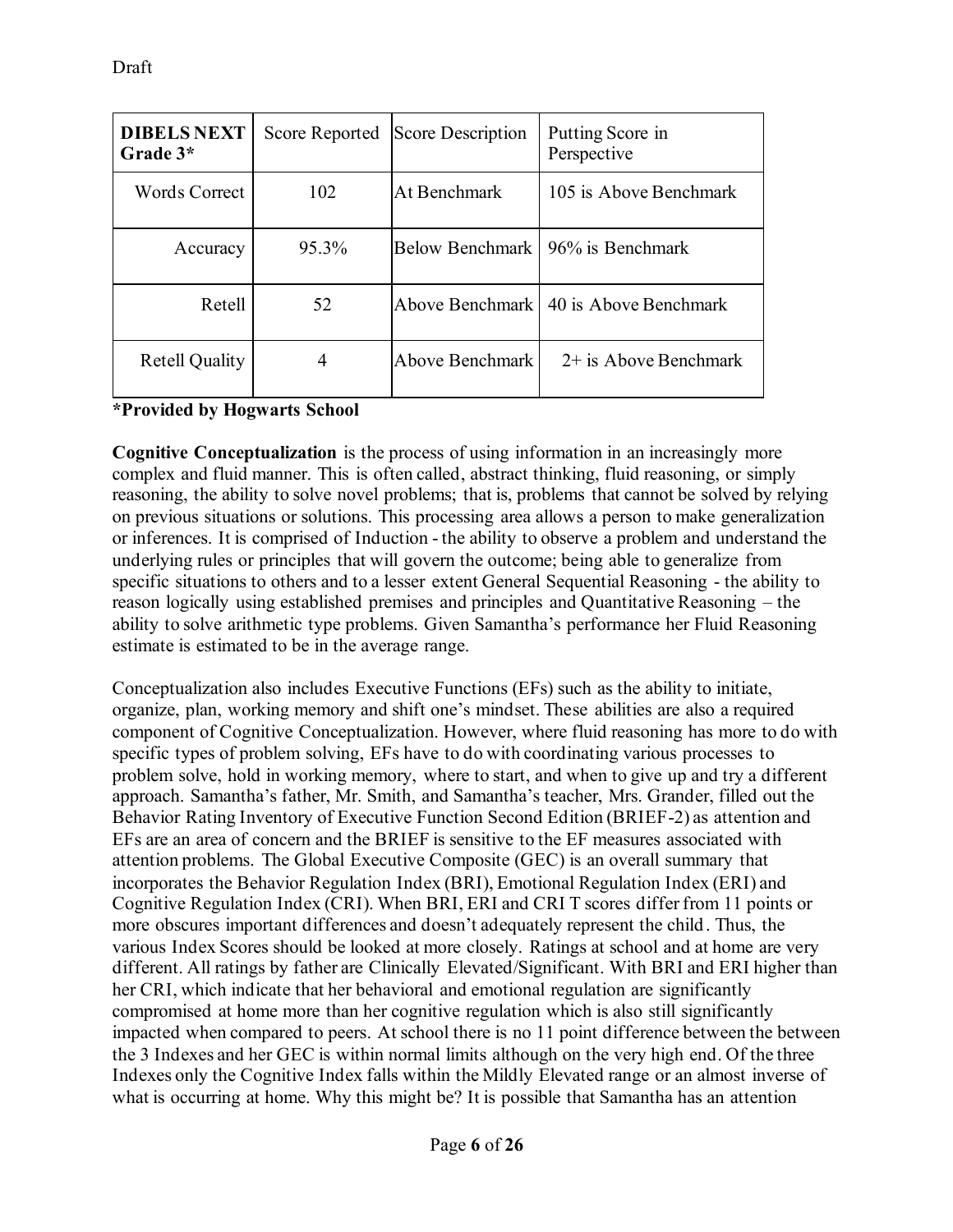problem. It is a misconception that those with attention problems cannot stay focused. It is just that it requires an emotional connection to either the task (or individuals involved) and it requires more energy to be able to do it. So they really have to like it or like the one they are with and they have to have energy to do it. Samantha really enjoys school. She likes to get praised for doing good work, and the activity, her peers around her are focused on school work and the teacher keeps a good pace on activities and engagement and is well organized. Even in this environment Samantha can appear off task, but she is still listening. She just needs to fidget here and there to stay focused. Staying focused does take its toll with regard to energy expenditure and like on a long car ride when we need to stay focused, we might turn up the radio, roll down a window, talk to a fellow passenger, Samantha is doing the same by bouncing her leg, picking stuff off of the floor, getting a drink, etc., which are all classroom acceptable as she is not disturbing others. However, even in class Samantha does not like independent work. When it is just her, she is more off task and this is when her teacher's comments about her not understanding or having processing difficulty makes sense in that Samantha is asking her teacher to repeat instructions, in order to help her stay on task, or that given her fatigue she needs clarification. Why is her behavior at home so much more challenging? Time of day may play into it. After school she needs to get the wiggles out and expend some energy doing something she enjoys (playing with friends, gymnastics, etc.), which is counter intuitive. Think of it like a car battery that is charged by running the engine, emotional engagement charges her engine. This is the truism of the phrase time is relative, where we can get so lost in doing a fun task and lose track of time…even forget to eat. It also speaks to how a boring activity can make a minute feel like an eternity and suck the life out of you. This is how it is for individuals with an attention problem, but to a more extreme degree. Even though the fun activity charges one part of the battery, her battery can be depleted very quickly when required to do a task that is not emotionally engaging or something she actively would prefer not to do, especially when her reserves are at its lowest i.e. towards the end of the day. Homework is pretty independent. She knows it needs to get done so she intuitively asks for help. Having one of her parents near her talking to her keeps her engaged. The problem too is that negative attention works too, so being defiant, getting angry can charge her battery as well, it's just not emotionally healthy. She may do it however if she feels she's being too needy. She may prefer her parents think of her as defiant yet capable, than needy and incapable. None of this is done on a conscious level, it is more a reactive self preservation process than anything else.

How much of an impact is this attention difficulty causing? Estimates of real world application of Conceptualizations skills can be found in Adaptive Ability measures. Both her father and teacher provided responses to the Adaptive Behavior Assessment System Third edition (ABAS-3) questionnaire, where they rated Samantha's Conceptual and Practical (measure of EF) adaptive behavior. The Conceptual domain involves competence in memory, language, reading, writing, math reasoning, acquisition of practical knowledge, problem solving, and judgment in novel situations, among others in real world settings. The adaptive skills that make up this domain are Communication, Functional Pre-Academic and Self Direction skills. The Practical domain involves learning and self-management across life settings, including personal care, job responsibilities, money management, recreation, self-management of behavior, and school and work task organization, among others, again in real world setting. The adaptive skills that make up this domain are School Living, Health and Safety, Self Care and Community Use. There is consistency between EF ratings and adaptive ability function. At home her adaptive abilities fall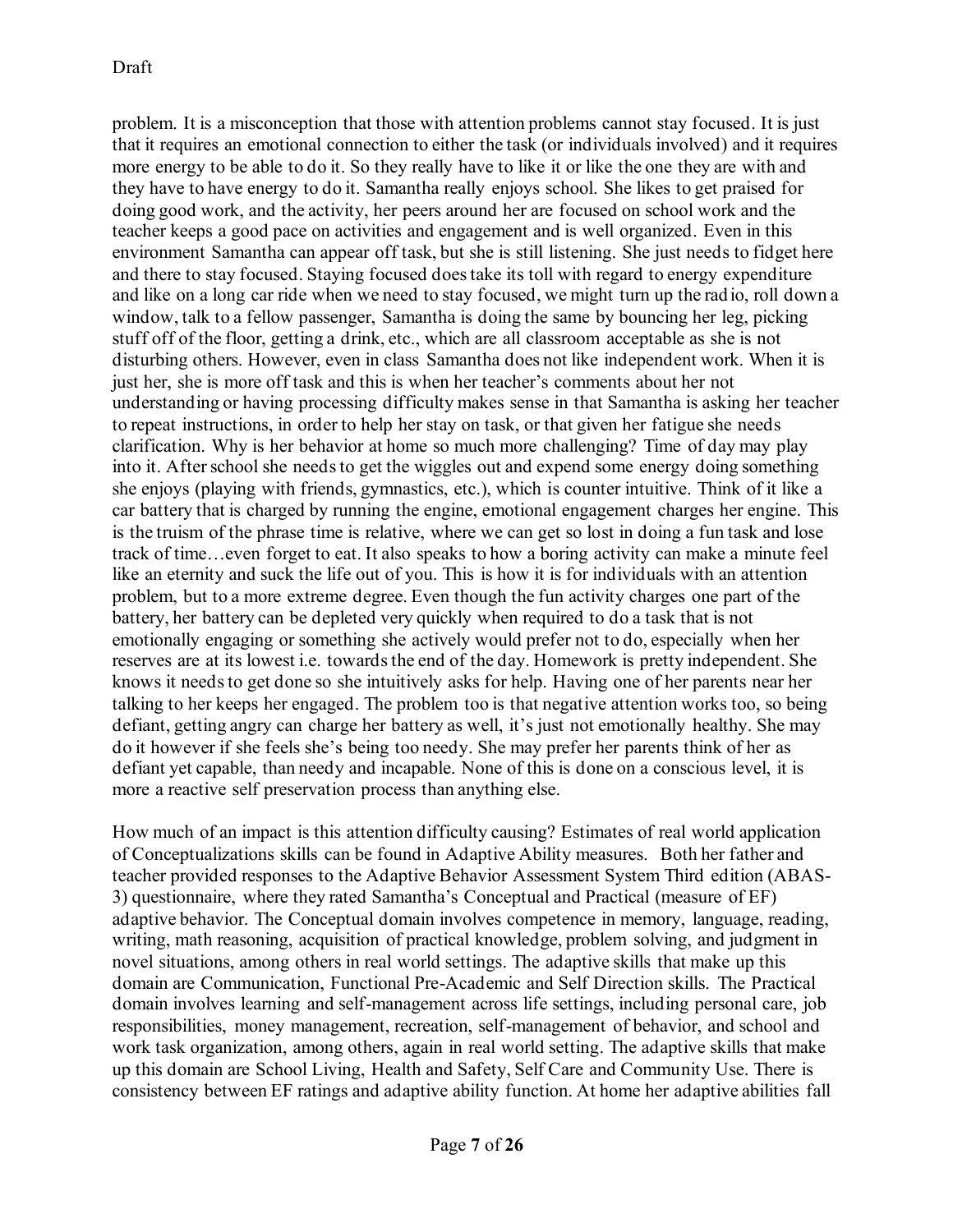from the bottom of the low range to the bottom of the average range, while at school they range from the middle of low average to the upper end of the average range. What is also important is that there is predominant agreement that her practical skills are perceived as her stronger adaptive skill across environments. And that when her attention is able to be engaged at an optimal time (at school) she does not have additional EF weaknesses. Therefore it is primarily attention that impacts her EF and not EF weaknesses in and of themselves and important distinction. At this time it appears that at least at school, her attention difficulty is not impacting her educational performance as the consistency between her adaptive ability scores, math achievement scores and the fluid reasoning estimates are consistent. This may not always be the case, so future recommendations will be made at the end of this report. Overall this is an area of strength and is consistent with an Otherwise Normal Cognitive Ability Profile (ONCAP).

| <b>SUBTEST</b> | <b>Broad Factor</b> | <b>Narrow Factor</b> | <b>Scaled</b><br><b>Score</b><br><b>Combined</b> | Percentile<br>Rank |
|----------------|---------------------|----------------------|--------------------------------------------------|--------------------|
| Animal Sort    | Fluid               | <b>Induction</b>     |                                                  |                    |
|                | Reasoning           |                      |                                                  |                    |

### **Neuropsychological Assessment 2nd Edition NEPSY-2**

#### **Delis Kaplan Executive Function (DKEFS)**

| <b>SUBTESTS</b>         | <b>Broad</b> | <b>Narrow</b>    | <b>Scaled Score</b> | Percentile |
|-------------------------|--------------|------------------|---------------------|------------|
|                         | Factor       | <b>Factor</b>    |                     | Rank       |
| <b>Twenty Questions</b> | Fluid        | <b>Induction</b> |                     | 50         |
| (Weighted)              | Reasoning    |                  |                     |            |
| Achievement             |              |                  |                     |            |
| Score)                  |              |                  |                     |            |

T-Scores for behavior rating scales are not normally distributed and are highly skewed given this the following guideline is provided.

| T-Score | Guideline                              |
|---------|----------------------------------------|
| $70+$   | <b>Clinically Elevated/Significant</b> |
| 65-69   | <b>Potentially Clinically Elevated</b> |
| 60-64   | Mildly Elevated                        |

*BREIF 2*

|                            | Parent  | Parent     | Teacher | Teacher    |
|----------------------------|---------|------------|---------|------------|
|                            | T-Score | Percentile | T-Score | Percentile |
| Inhibit                    | 85      | >99        | 49      | 63         |
| Self Monitor               | 79      | >99        | 51      |            |
| <b>Behavior Regulation</b> |         |            |         |            |
| <b>Index</b>               | 86      | >99        | 50      | 67         |
| Shift                      | 87      | 99         | 65      | 92         |
| <b>Emotional Control</b>   | 83      | >99        | 52      | 83         |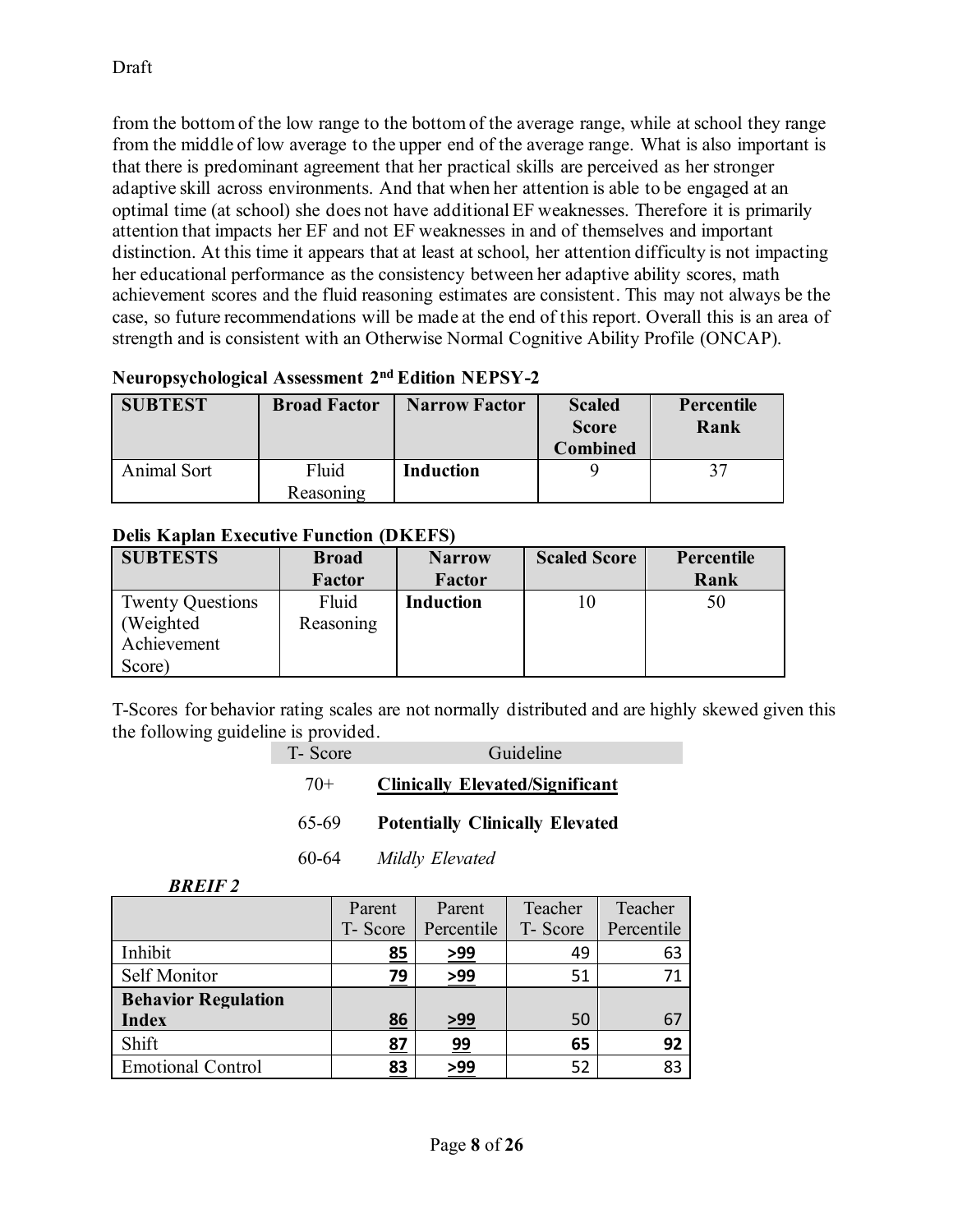| <b>Emotional Regulation</b> |    |           |    |    |
|-----------------------------|----|-----------|----|----|
| <b>Index</b>                | 89 | >99       | 60 | 88 |
| Initiate                    | 66 | 95        | 66 | 91 |
| <b>Working Memory</b>       | 75 | 99        | 59 | 81 |
| Plan/Organize               | 71 | <u>99</u> | 63 | 89 |
| Task-Monitor                | 69 | 97        | 57 | 80 |
| Organization of Materials   | 67 | 97        | 53 | 77 |
| <b>Cognitive Regulation</b> |    |           |    |    |
| <b>Index</b>                | 75 | 98        | 61 | 83 |
| <b>Global Executive</b>     |    |           |    |    |
| <b>Composite</b>            | 83 | 99ء       | 59 | 80 |

| ABAS-3<br><b>Domains</b> | Subtest                                            | Father<br>Standard/<br>Scaled<br>Scores | Father<br>$\%$ ile | Father<br>Descript-<br>ive<br>Rating | Teacher<br>Standard/<br>Scaled<br>Scores | Teacher<br>$\%$ ile | Teacher<br>Descript-<br>ive<br>Rating |
|--------------------------|----------------------------------------------------|-----------------------------------------|--------------------|--------------------------------------|------------------------------------------|---------------------|---------------------------------------|
| Conceptual               | (Think of it as<br>Applied Fluid<br>Reasoning)     | 76 (70-82)                              | 5                  | Low                                  | 91 (85-<br>97)                           | 27                  | Average                               |
|                          | Communication                                      | 7                                       | 16                 |                                      | 8                                        | 25                  |                                       |
|                          | Functional Pre<br>Academics                        | $\overline{7}$                          | 16                 |                                      | 9                                        | 37                  |                                       |
|                          | Self-Direction                                     | $\overline{4}$                          | $\overline{2}$     |                                      | 9                                        | $\overline{37}$     |                                       |
| Practical                | (Think of it as<br>Applied Executive<br>Functions) | $85(79-91)$                             | 16                 | Low<br>Average                       | $102(95 -$<br>109)                       | 66                  | Average                               |
|                          | Community Use                                      | 9                                       | 37                 |                                      | 12                                       | 75                  |                                       |
|                          | Home-/ School<br>Living                            | 5                                       | 5                  |                                      | 10                                       | 50                  |                                       |
|                          | Health and Safety                                  | 7                                       | 16                 |                                      | 10                                       | 50                  |                                       |
|                          | Self-Care                                          | 9                                       | $\overline{37}$    |                                      | 13                                       | 84                  |                                       |

| WJ-IV Ach<br>Scores reported by<br><b>Education Specialist</b> | <b>Standard Score</b><br>(Confidence<br>Interval 95%) | <b>Descriptive</b><br>Rating | Percentile<br><b>Rank based</b><br><b>On Standard</b><br><b>Score</b> |
|----------------------------------------------------------------|-------------------------------------------------------|------------------------------|-----------------------------------------------------------------------|
| <b>Math Calculation Skills</b>                                 | 98 (92-104)                                           | Average                      | 44                                                                    |
| Calculation                                                    | 82 (74-90)                                            | Low Average                  |                                                                       |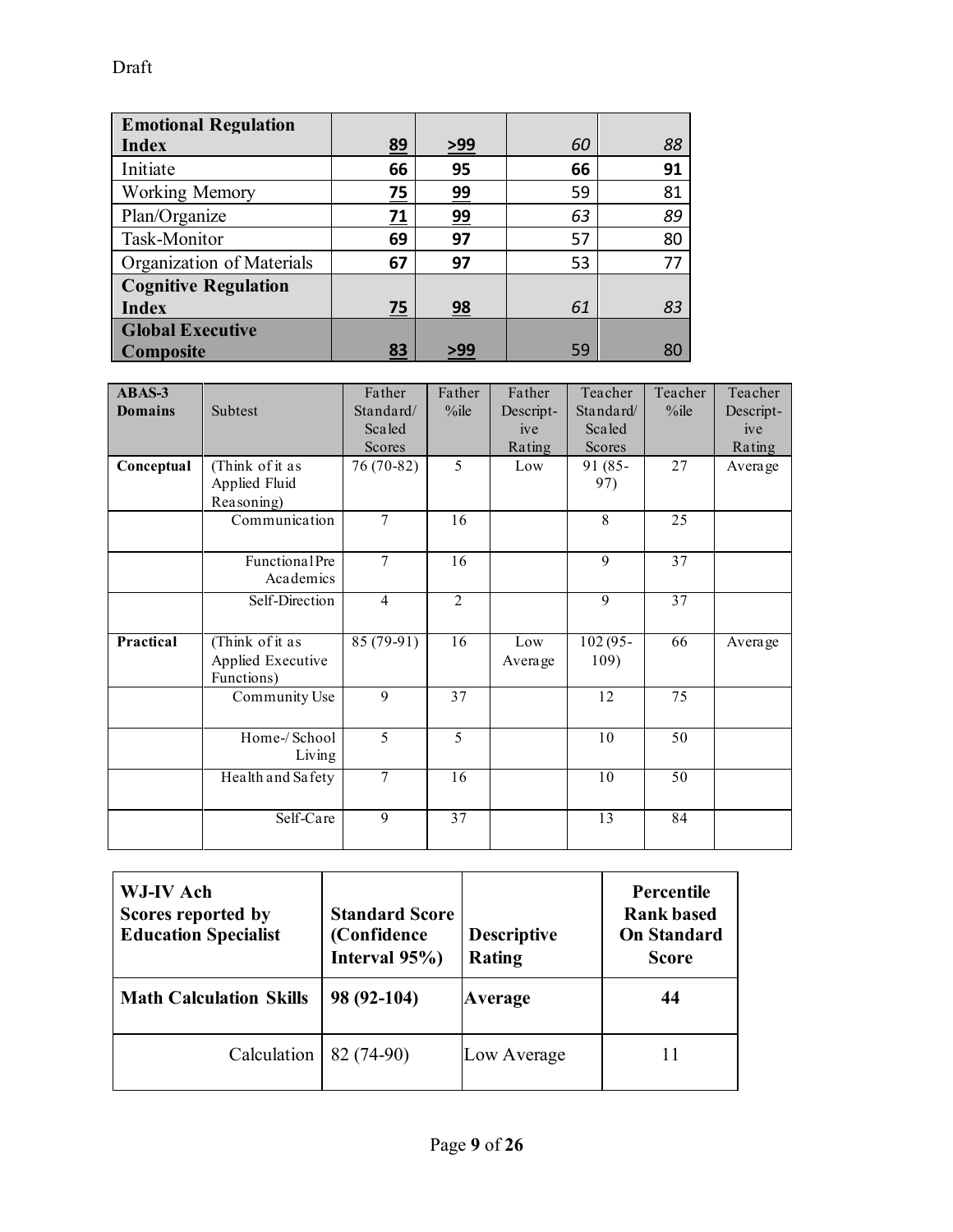| Math Facts Fluency          | $111(103-119)$ | High Average       | 77 |
|-----------------------------|----------------|--------------------|----|
| <b>Math Problem Solving</b> | 89 (81-96)     | <b>Low Average</b> | 23 |
| Applied Problems            | $95(86-104)$   | Average            | 37 |
| <b>Number Matrices</b>      | $84(73-95)$    | Low Average        | 14 |

**Cognitive Expression -** Language is the ability to apply the breadth and depth of acquired knowledge, including language, culture, adaptive and academic skills. It can be viewed as a product of what an individual has had the opportunity to learn and how one can communicate it to others. Where expression has to do with communicating what one knows (e.g. talking, writing, nonverbal actions), association has to do with how efficiently that information is stored and is retrievable. Samantha's overall ability in this area estimate is estimated to be low end of average to middle of the average range. Overall this is an area of strength and is consistent with an Otherwise Normal Cognitive Ability Profile (ONCAP). This processing area is consistent Oral Language related achievement testing. There are some interesting spot weaknesses in picture vocabulary for achievement. . Where literature exposes us to more expansive vocabulary if reading is not a preferred activity it may explain some of the vocabulary weakness. I often chalk this up to the Youtubing of our children, because conversational vocabulary (used in videos) is limited and children are not reading for pleasure or interest.

| Neuropsychological Assessment 2 <sup>nd</sup> Edition NEPSY-2 |  |
|---------------------------------------------------------------|--|
|---------------------------------------------------------------|--|

| <b>SUBTEST</b> | <b>Broad Factor</b>       | <b>Narrow Factor</b>          | <b>Scaled</b> | Percentile |
|----------------|---------------------------|-------------------------------|---------------|------------|
|                |                           |                               | <b>Score</b>  | Rank       |
| Comprehension  | Comprehension   Listening |                               |               | 25         |
| of Instruction |                           | and Knowledge   Comprehension |               |            |

|  |  | <b>Test of Auditory Processing Fourth Edition TAPS-4</b> |  |  |  |
|--|--|----------------------------------------------------------|--|--|--|
|--|--|----------------------------------------------------------|--|--|--|

| <b>SUBTEST</b>        | <b>Broad Factor</b> | <b>Narrow Factor</b> | <b>Scaled</b>   | Percentile |
|-----------------------|---------------------|----------------------|-----------------|------------|
|                       |                     |                      | <b>Score</b>    | Rank       |
| Auditory              | Comprehension       | Listening            |                 | 37         |
| Comprehension         | and Knowledge       | Comprehension        |                 |            |
| Processing Oral       | Comprehension       | <b>Listening</b>     | 10              | 50         |
| Directions            | and Knowledge       | Comprehension        |                 |            |
| <b>Composite Area</b> |                     | <b>Descriptive</b>   | <b>Standard</b> | Percentile |
|                       |                     | Rating               | <b>Score</b>    | Rank       |
| Listening             | Comprehension       | Average              | 98              | 45         |
| Comprehension         | and Knowledge       |                      |                 |            |
| Index                 |                     |                      |                 |            |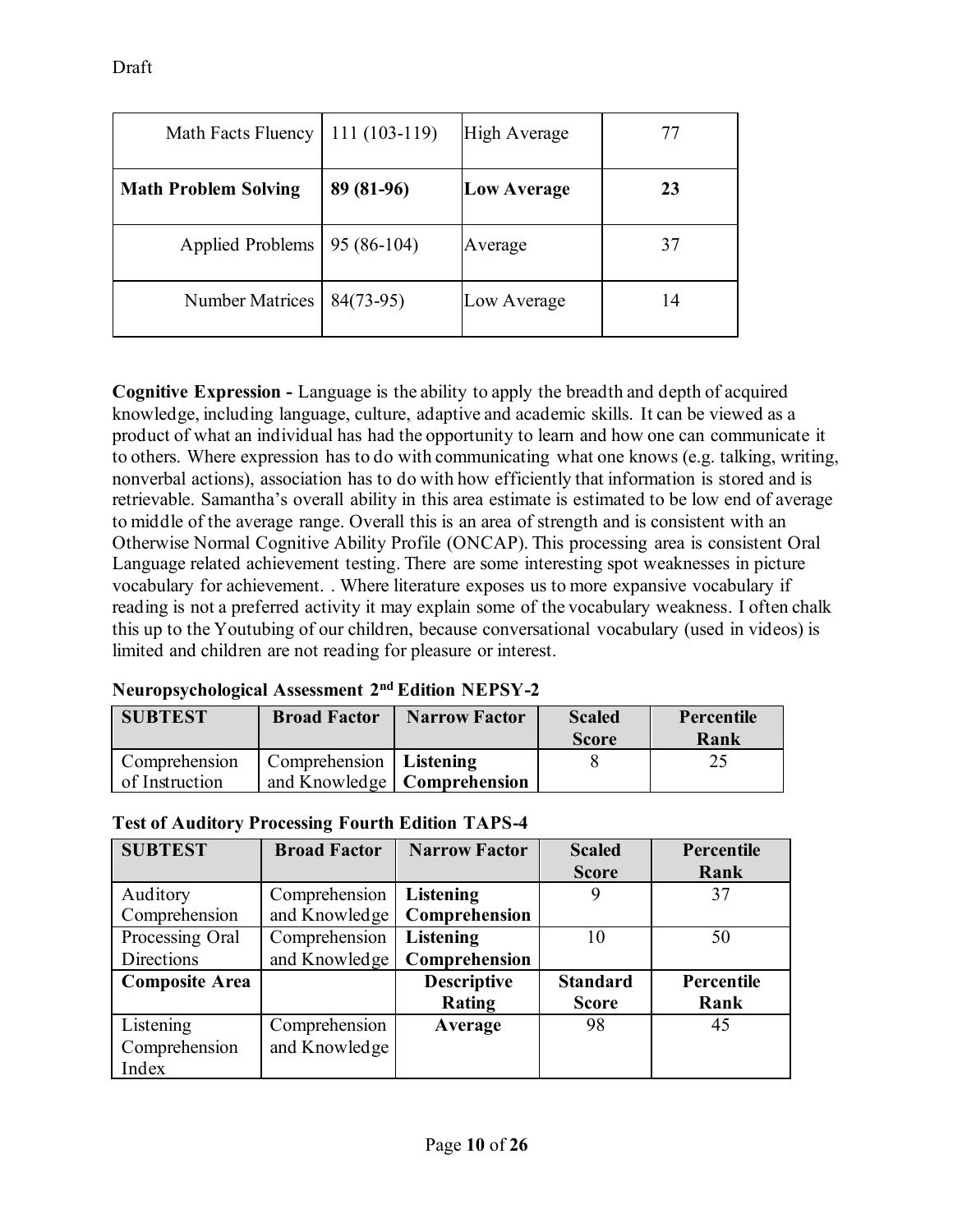| Dens Ixapian Laccutive I unction (DIXLI D) |                             |                         |                     |                    |  |
|--------------------------------------------|-----------------------------|-------------------------|---------------------|--------------------|--|
| <b>SUBTESTS</b>                            | <b>Broad Factor</b>         | <b>Narrow</b><br>Factor | <b>Scaled Score</b> | Percentile<br>Rank |  |
|                                            |                             |                         |                     |                    |  |
| Twenty                                     | Comprehension   Language    |                         |                     | 50                 |  |
| <b>Ouestions</b>                           | and Knowledge   Development |                         |                     |                    |  |

**Delis Kaplan Executive Function (DKEFS)**

| WJ-IV OL &<br><b>WJ-IV Ach</b><br>Scores reported by<br><b>Education Specialist</b> | <b>Standard Score</b><br>(Confidence<br>Interval 95%) | <b>Descriptive</b><br>Rating | Percentile<br><b>Rank based</b><br><b>On Standard</b><br><b>Score</b> |
|-------------------------------------------------------------------------------------|-------------------------------------------------------|------------------------------|-----------------------------------------------------------------------|
| <b>Oral Expression</b>                                                              | 87 (79-96)                                            | <b>Low Average</b>           | 20                                                                    |
| Picture Vocabulary                                                                  | $77(65-90)$                                           | Low                          | 6                                                                     |
| Sentence Repetition                                                                 | 97 (88-106)                                           | Average                      | 43                                                                    |
| <b>Listening Comprehension</b>                                                      | 90 (81-99)                                            | Average                      | 25                                                                    |
| Oral Comprehension                                                                  | 95 (83-107)                                           | Average                      | 36                                                                    |
| <b>Understanding Direction</b>                                                      | 87 (78-96)                                            | Low Average                  | 19                                                                    |
| <b>Reading Comprehension Ext</b>                                                    | 92 (88-96)                                            | Average                      | 29                                                                    |
| Reading Recall                                                                      | 99 (94-104)                                           | Average                      | 47                                                                    |
| Passage Comprehension                                                               | 89 (82-96)                                            | Low Average                  | 24                                                                    |
| Reading Vocabulary                                                                  | 90 (81-99)                                            | Average                      | 26                                                                    |

**Visual Processing** is the broad ability to perceive, process, and use visual spatial information. It includes being able to: Identify the key components of visual information; analyze similarities, differences, patterns (sequential) and categories, as well as storage and retrieval of visual information. A Narrow ability that falls under this ability is Visualization - the ability to perceive complex patterns and manipulate how they might look transformed, e.g., rotated, when the view is partially obscured, shrunk or enlarged. Samantha's visual processing is estimate to fall in lower end of the average range. Overall this is an area of strength and is/consistent with an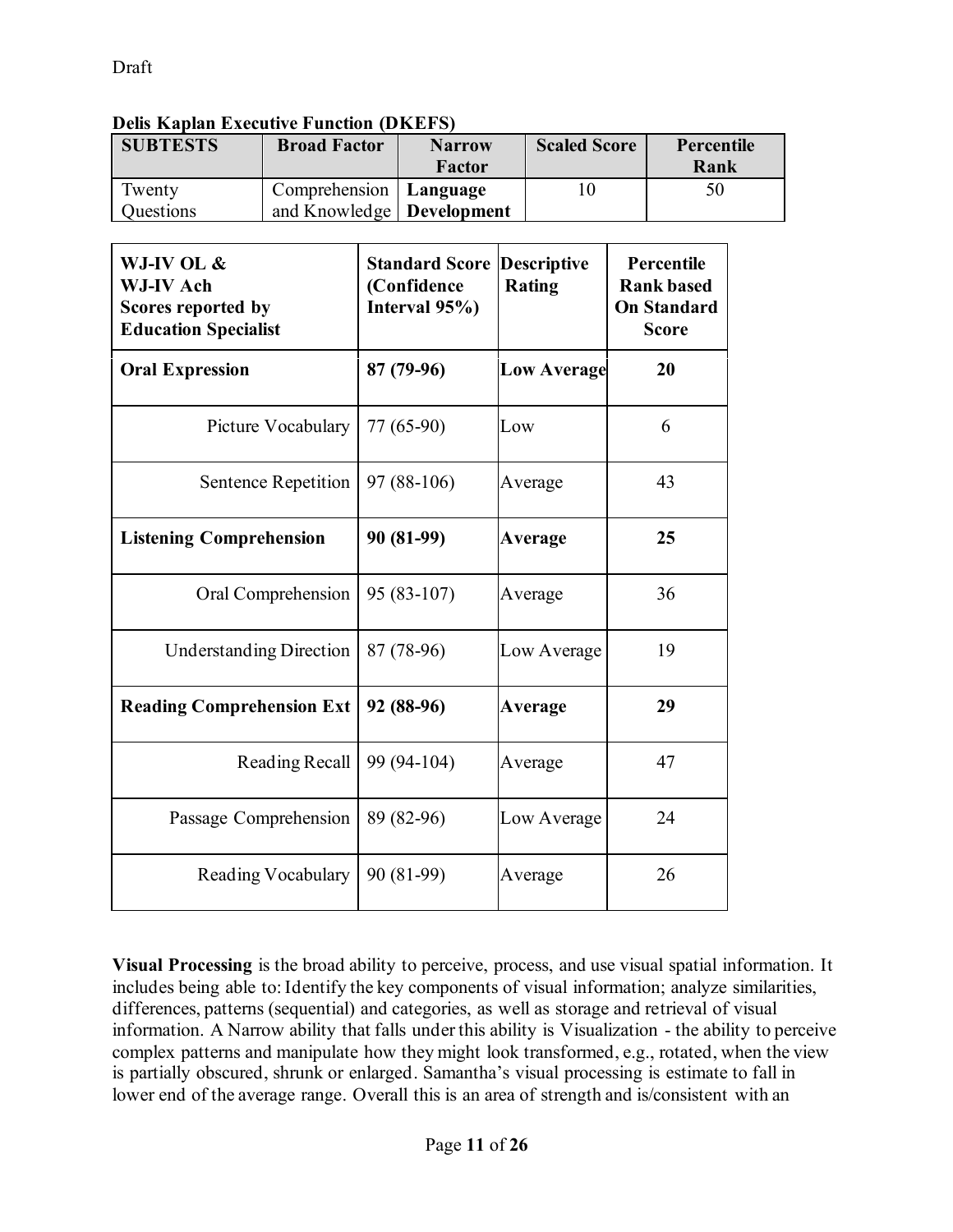Otherwise Normal Cognitive Ability Profile (ONCAP). This processing is consistent with associated Mathematic related achievement testing. However, within the achievement there is a split in her speed at which she can do simple calculations quickly (Math Fact Fluency) and her ability to solve various kinds of math problems (Calculations) which she may still be in the process of learning.

| <b>SUBTESTS</b>  | <b>Composite Area</b>        | <b>Scaled</b>   | Percentile |
|------------------|------------------------------|-----------------|------------|
|                  |                              | <b>Score</b>    | Rank       |
| Figure Ground    | Motor Red. Visual Perception | 8               | 25         |
| Visual Closure   | Motor Red. Visual Perception | 9               | 37         |
| Form             | Motor Red. Visual Perception | 9               | 37         |
| Constancy        |                              |                 |            |
| <b>Composite</b> | <b>Descriptive Rating</b>    | <b>Standard</b> | Percentile |
| Area             |                              | <b>Score</b>    | Rank       |
| Motor-Reduced    | Average                      | 92              | 30         |
| Visual           |                              |                 |            |
| Perception       |                              |                 |            |

**Developmental Test of Visual Perception-Third Edition (DTVP-3)**

| WJ-IV Ach<br>Scores reported by<br><b>Education Specialist</b> | <b>Standard Score</b><br>(Confidence)<br>Interval 95%) | <b>Descriptive</b><br>Rating | Percentile<br>Rank based<br><b>On Standard</b><br><b>Score</b> |
|----------------------------------------------------------------|--------------------------------------------------------|------------------------------|----------------------------------------------------------------|
| <b>Math Calculation Skills</b>                                 | 98 (92-104)                                            | Average                      | 44                                                             |
| Calculation                                                    | 82 (74-90)                                             | Low Average                  | 11                                                             |
| Math Facts Fluency                                             | $111(103-119)$                                         | High Average                 | 77                                                             |

**Auditory Processing** (excluding phonological processing as it now has its own processing area) includes Auditory Memory Span-the ability to maintain information in primary memory and immediately reproduce it in the same sequence in which it was presented and Working Memory Capacity - the ability to focus one's attention to perform relatively simple combinations, manipulations, transformation of information while avoiding distractions while simultaneously engaging in strategic, controlled searches for information in long term memory. Samantha's auditory memory span is estimated to be average range. Her auditory work memory is estimated to be in the lower end of the average range. Therefore overall this is an area of strength and is consistent with an Otherwise Normal Cognitive Ability Profile (ONCAP). This processing area is consistent with her sentence repetition achievement testing below.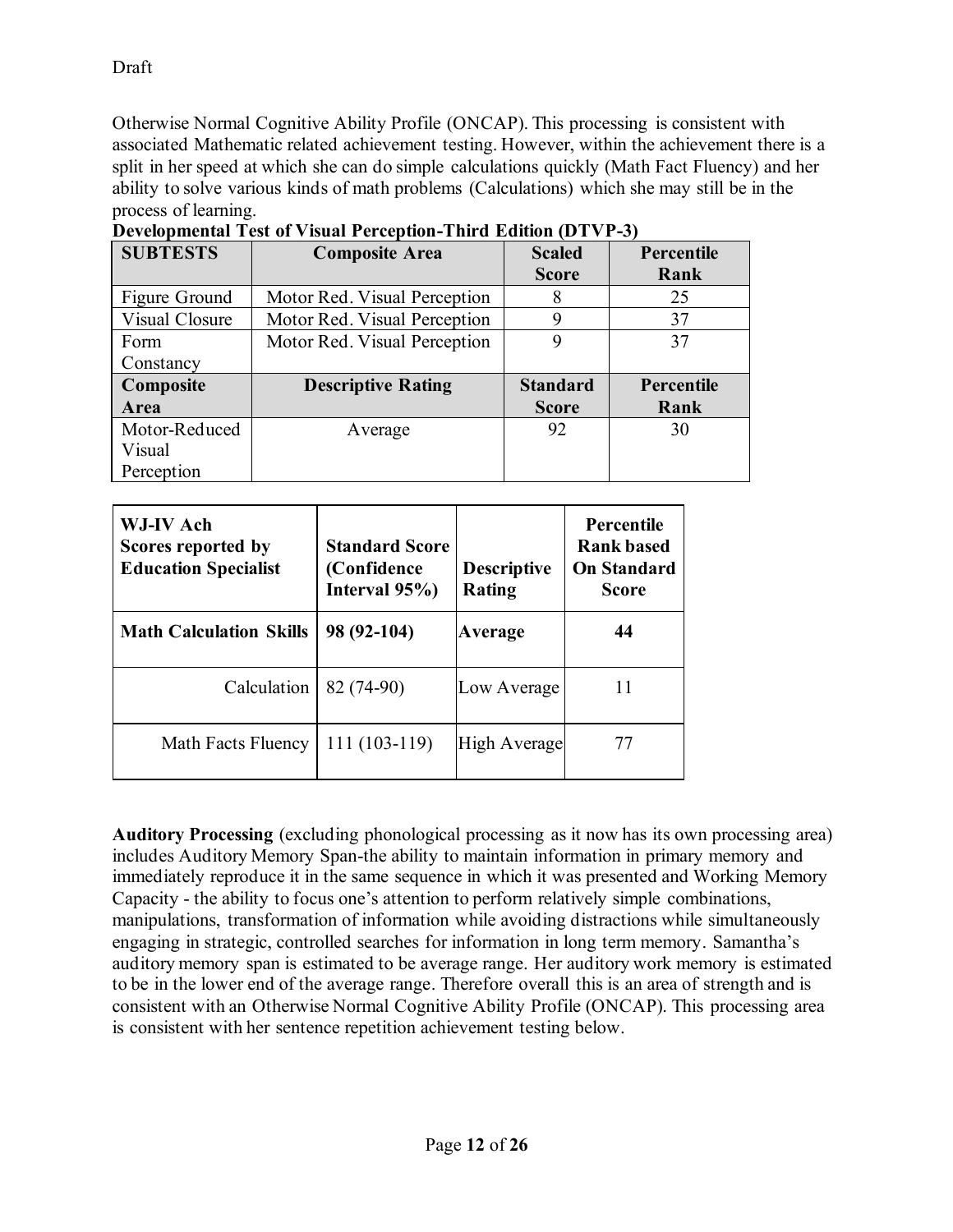| <b>SUBTEST</b>               | <b>Broad Factor</b>                    | <b>Narrow Factor</b> | <b>Scaled Score</b>             | Percentile<br>Rank |
|------------------------------|----------------------------------------|----------------------|---------------------------------|--------------------|
| Number<br>Memory<br>Forward  | <b>Short Term</b><br>Working<br>Memory | Memory Span          | 13                              | 84                 |
| Word Memory                  | <b>Short Term</b><br>Working<br>Memory | Memory Span          | 9                               | 37                 |
| Sentence<br>Memory           | <b>Short Term</b><br>Working<br>Memory | Memory Span          | 10                              | 50                 |
| Composite<br>Area            |                                        | Range                | <b>Standard</b><br><b>Score</b> | Percentile<br>Rank |
| Auditory<br>Memory Index     | <b>Short Term</b><br>Working<br>Memory | Average              | 104                             | 61                 |
| <b>SUBTEST</b>               | <b>Broad Factor</b>                    | Working<br>Memory    | 100                             | 50                 |
| Number<br>Memory<br>Backward | <b>Short Term</b><br>Working<br>Memory | Memory Span          | 13                              | 84                 |

**Test of Auditory Processing Skills Fourth Edition (TAPS-4)**

#### **NEPSY-2**

| <b>SUBTEST</b> | <b>Broad Factor</b> | <b>Narrow</b><br>Factor | <b>Scaled Score</b> | Percentile<br>Rank |
|----------------|---------------------|-------------------------|---------------------|--------------------|
| Comprehension  | Comprehension       | Working                 |                     |                    |
| of Instruction | Knowledge           | Memory                  |                     |                    |

| WJ-IV OL<br>Score reported by<br><b>Education Specialist</b> | <b>Standard Score   Descriptive </b><br>(Confidence<br>Interval 95%) | Rating  | Percentile<br><b>Rank based</b><br><b>On Standard</b><br><b>Score</b> |
|--------------------------------------------------------------|----------------------------------------------------------------------|---------|-----------------------------------------------------------------------|
| <b>Sentence Repetition</b>                                   | $97(88-106)$                                                         | Average | 43                                                                    |

**Phonological includes Phonological Awareness – the ability to access the sound structure of** language at the phoneme level (phonological units that are used in various words) and Phonological Memory – the ability to code information phonologically in short term auditory memory. Phonological processing is fundamental to basic reading skills, the ability to decode and sound out words are directly related to this processing area, especially for unfamiliar words. For Samantha, both his Phonological Awareness is estimated to be in the lower end of the average range. For Samantha, there is no evidence to support a phonological processing deficit as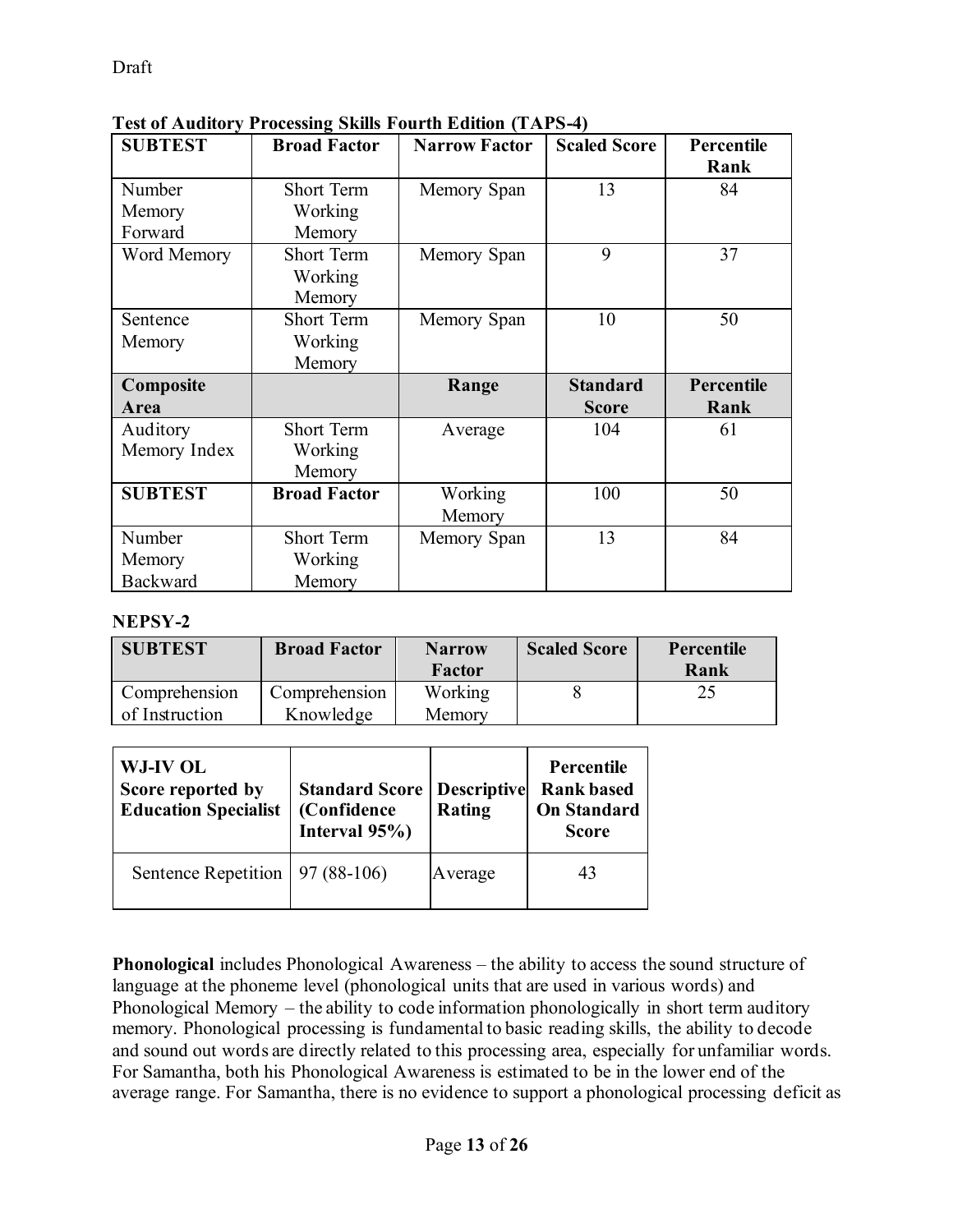her Basic Reading Skills falls solidly in the average range. Overall this is an area of strength and is consistent with an Otherwise Normal Cognitive Ability Profile (ONCAP).

| <b>SUBTESTS</b> | <b>Composite Area</b> | <b>Scaled Score</b> | Percentile |
|-----------------|-----------------------|---------------------|------------|
|                 |                       |                     | Rank       |
| Elision         | Phonological          |                     | 16         |
|                 | Awareness             |                     |            |
| Blending        | Phonological          | 6                   | 9          |
| Words           | Awareness             |                     |            |
| Phoneme         | Phonological          | 13                  | 84         |
| Isolation       | Awareness             |                     |            |
| Composite       | <b>Descriptive</b>    | <b>Standard</b>     | Percentile |
| Area            | <b>Rating</b>         | <b>Score</b>        | Rank       |
| Phonological    | Average               | 92                  | 30         |
| Awareness       |                       |                     |            |

**Comprehensive Test of Phonological Processing Second Edition (CTOPP-2)**

| WJ-IV Ach<br>Scores reported by<br><b>Education Specialist</b> | <b>Standard Score</b><br>(Confidence<br>Interval 95%) | <b>Descriptive</b><br>Rating | Percentile<br><b>Rank based</b><br><b>On Standard</b><br><b>Score</b> |
|----------------------------------------------------------------|-------------------------------------------------------|------------------------------|-----------------------------------------------------------------------|
| <b>Basic Reading Skills</b>                                    | $100(95-104)$                                         | Average                      | 50                                                                    |
| Word Attack   92 (83-100)                                      |                                                       | Average                      | 29                                                                    |
| Letter-Word Identification                                     | $106(100-113)$                                        | Average                      | 66                                                                    |

**Sensory-Motor Skills** involve the transformation of information to motor production. Specifically, Sensory Motor Processing's emphasis is on perceptual to motor, e.g. visual motor integration one's ability to coordinate fine motor skills such as drawing or in written work. Samantha's Sensory Motor-Skill is estimated to be average range. Based on observational data visual motor integration does to be area of strength and consistent with an ONCAP. The only academic area sensitive to Sensory-Motor Skills is Written Expression. Based on the data below this is consistent with her academic performance. Additional evidence to suggest attention difficulty is that her hand eye coordination requires sustained attention and focus for minutie had movements. It is more likely that her attention impacted that performance than an integration issue.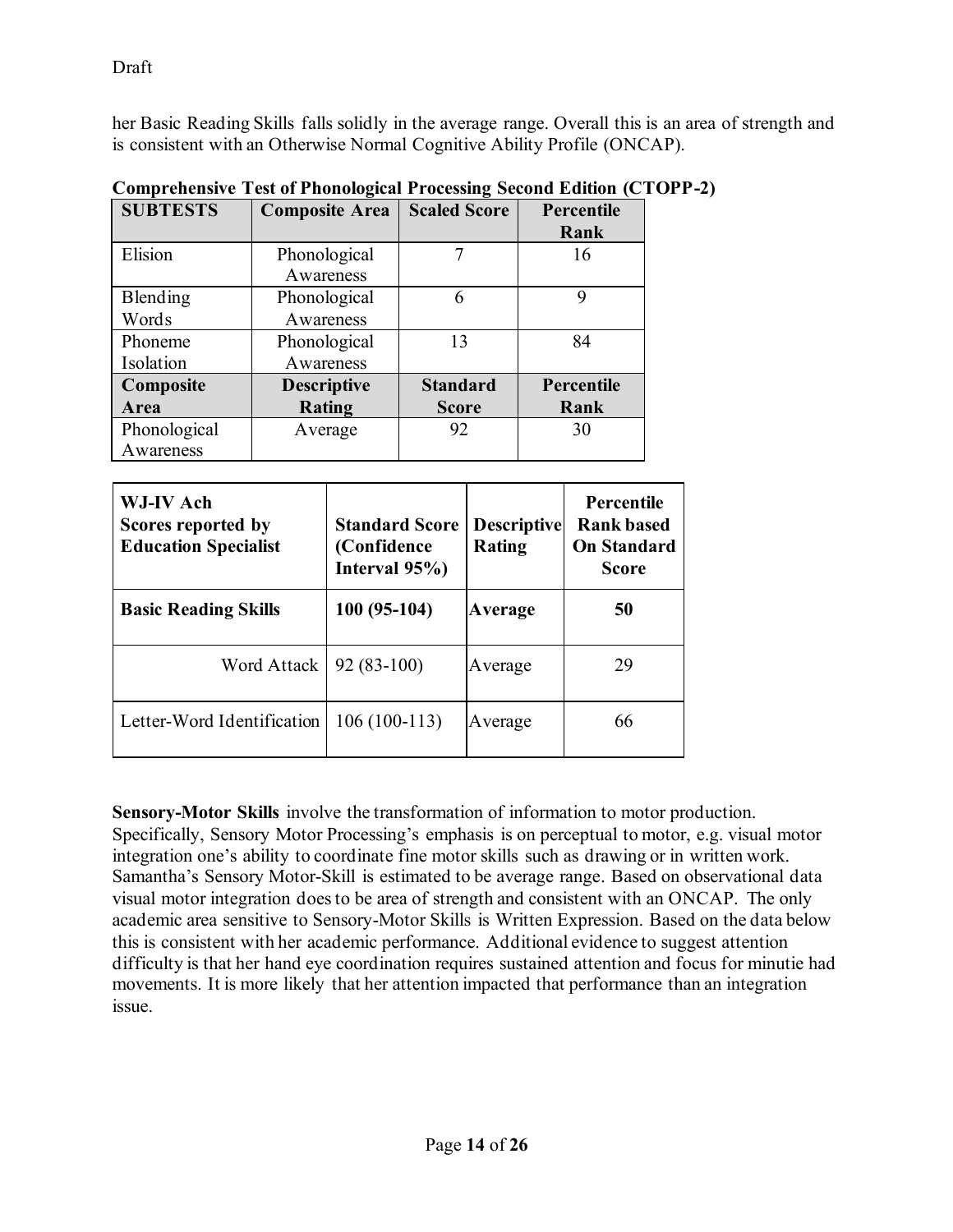| <b>SUBTESTS</b>  | <b>Composite Area</b> | <b>Scaled Score</b> | Percentile<br>Rank |
|------------------|-----------------------|---------------------|--------------------|
| Eye-Hand         | Visual-Motor          |                     |                    |
| Coordination     | Integration           |                     |                    |
| Copying          | Visual-Motor          | 13                  | 84                 |
|                  | Integration           |                     |                    |
| <b>Composite</b> | Range                 | <b>Standard</b>     | Percentile         |
| Area             |                       | <b>Score</b>        | Rank               |
| Visual Motor     | Average               | 94                  | 35                 |
| Integration      |                       |                     |                    |

**Developmental Test of Visual Perception-Third Edition (DTVP-3)**

**Written Expression Cluster Score** and the two subtests it's derived from:

| WJ-IV Ach<br>Scores reported by<br><b>Education Specialist</b> | <b>Standard Score</b><br>(Confidence<br>Interval 95%) | <b>Descriptive</b><br>Rating | Percentile<br>Rank based<br><b>On Standard</b><br><b>Score</b> |
|----------------------------------------------------------------|-------------------------------------------------------|------------------------------|----------------------------------------------------------------|
| <b>Written Expression</b>                                      | 112 (104-120)                                         | High Average                 | 78                                                             |
| <b>Writing Samples</b>                                         | 109 (101-118)                                         | Average to                   | 73                                                             |
| Sentence Writing Fluency                                       | 110 (99-121)                                          | Average                      | 75                                                             |

**Attention** is the process of being able to focus on a specific, given stimuli (object, task, instruction), sustaining that attention and redirecting attention (shifting focus) when it is required by the learning or function of the situation. The vast majority of individuals can attend when what they are attending to, is of high interest or emotionally engaging. Selected subtests of the NEPSY-2 try to make sustained attention tasks not very interesting but very basic/simple tasks to complete. Depending on the task, Samantha's performance is estimated to be within the Average to high end of the High Average range. Samantha was able to control her impulse and not respond to distracting stimuli for the Auditory Attention and Response Set. In fact the more cognitively involved Response Set she did better on. Sometimes increasing task difficulty increases interest level in the task helping those with attention problems minds from wandering. This was also true of her performance on the Inhibition test, where an increase in difficulty Inhibition Inhibition (average) was higher than her Inhibition Naming (high end of high average). However, there appears to be limits to this where the more cognitively intense Inhibition Combined came back down to the average range. One might wonder if attention was a problem area, shouldn't it show up on the attention tasks? Normally it should, however, as mentioned above, one on one attention can support attention for brief periods as well as the fact, if she found the tasks entertaining she can remain engaged. This is why one set of test scores doesn't determine eligibility. Observations, not just by this assessor but interviews with others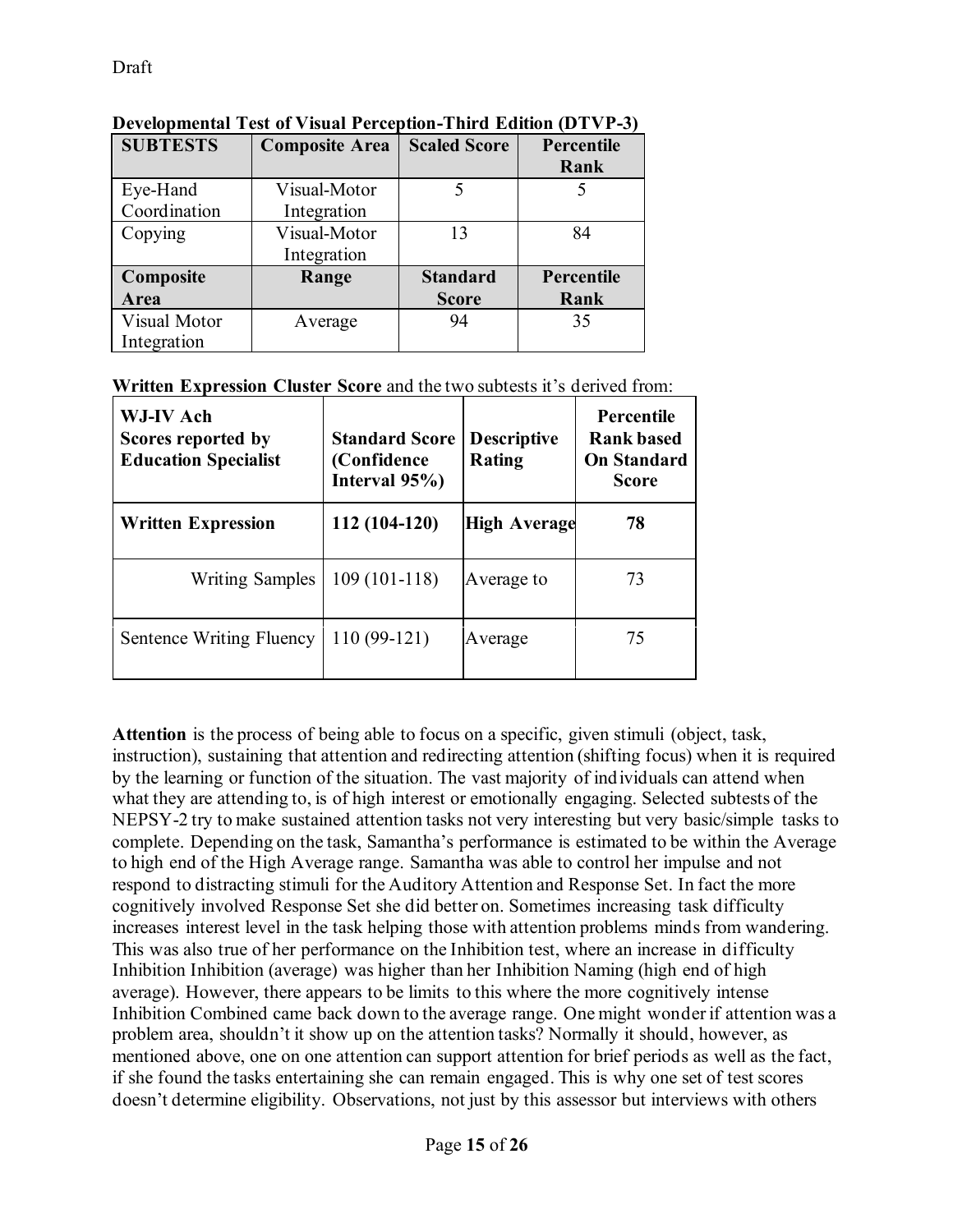across other environments are very important and just as valid for their circumstances. Therefore, generally speaking this is an area of strength for Samantha in the school environment and is consistent with ONCAP. However, prolonged independent work or independent work especially later in the day can tax Samantha's attention and compromise her EF and cause her to become emotionally labile (see social emotional below).

| <b>SUBTESTS</b>     | <b>Broad</b>        | <b>Sub Areas</b> | <b>Scaled Score</b> | Percentile      |
|---------------------|---------------------|------------------|---------------------|-----------------|
|                     | Factor              |                  |                     | Rank            |
| Auditory            | Sustained           | Total            | 9                   | 37              |
| Attention           | Attention           | Correct          |                     |                 |
|                     |                     | Commission       |                     | $51 - 75$       |
|                     |                     | Errors           |                     |                 |
|                     |                     | Omission         |                     | 51-75           |
|                     |                     | Errors           |                     |                 |
|                     |                     | Inhibitory       |                     | $51 - 75$       |
|                     |                     | Errors           |                     |                 |
|                     |                     | AA               | 9                   | 37              |
|                     |                     | Combined         |                     |                 |
| <b>Response Set</b> | Sustained           | Total            | 10                  | 50              |
|                     | Attention           | Correct          |                     |                 |
|                     | Working             |                  |                     |                 |
|                     | Memory              |                  |                     |                 |
|                     |                     | Commission       |                     | $>75$           |
|                     |                     | Errors           |                     |                 |
|                     |                     | Omission         |                     | 51-75           |
|                     |                     | Errors           |                     |                 |
|                     |                     | Inhibitory       |                     | $>75$           |
|                     |                     | Error            |                     |                 |
|                     |                     | <b>RS</b>        | 12                  | 75              |
|                     |                     | Combined         |                     |                 |
| Inhibition          | Naming              |                  | 10                  | $\overline{50}$ |
|                     | Combined            |                  |                     |                 |
|                     | Inhibition          |                  | 14                  | 91              |
|                     | Combined            |                  |                     |                 |
|                     | Switching           |                  | 9                   | 37              |
|                     | Combined            |                  |                     |                 |
|                     | <b>Total Errors</b> |                  | 10                  | 50              |

### **NEPSY 2**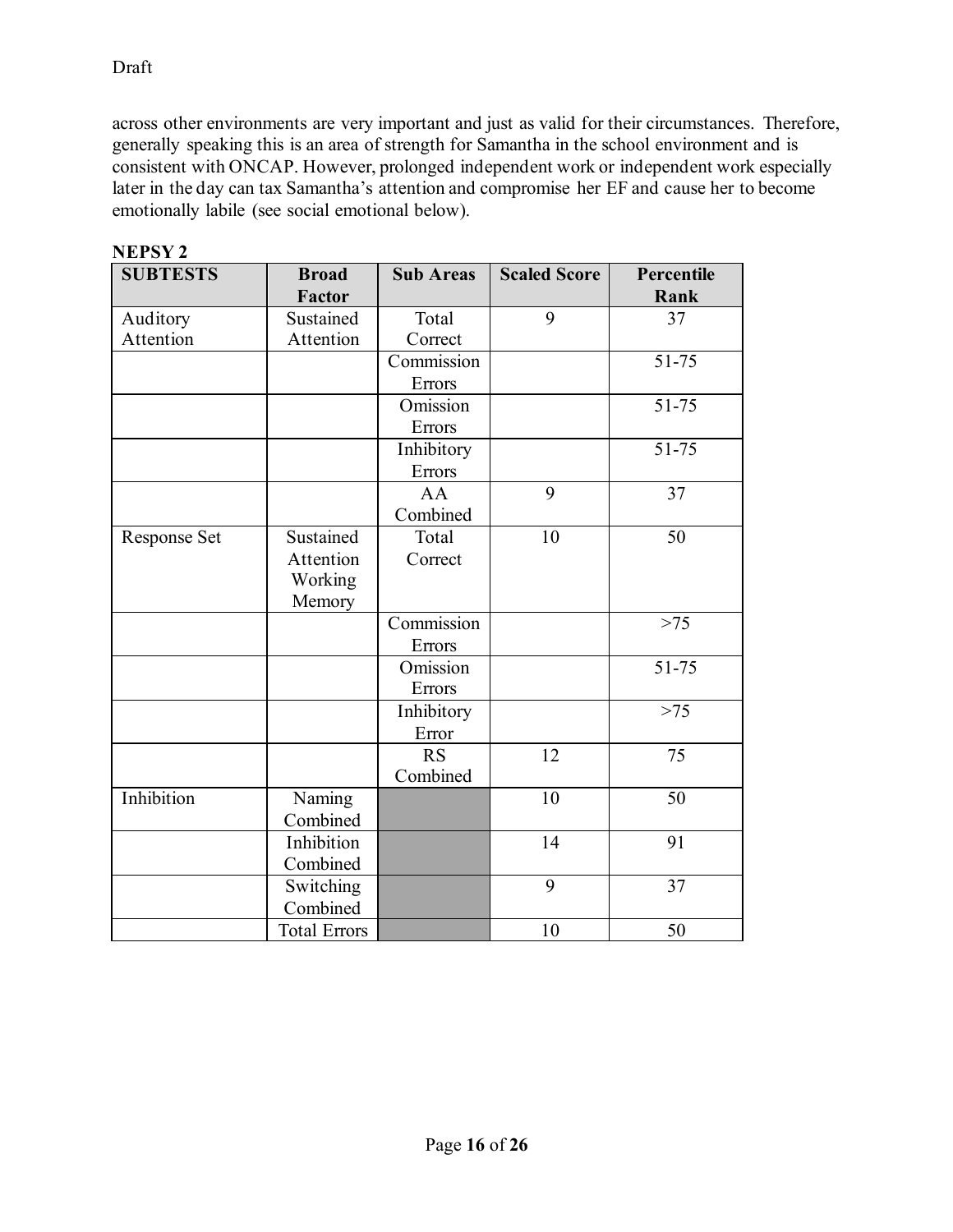### **Social-Emotional Functioning**

### *Adaptive Functioning*

As mentioned above Samantha's father and teacher were given the Adaptive Behavior Assessment System Third edition questionnaire. Their responses to the Social domain are below:

| <b>ABAS-3 Domains</b> | Subtest | Parent<br>Standard/<br>Scaled<br>Scores | Parent<br>$\%$ ile | Parent<br>Range   | Teacher<br>Standard/Sc <sup>%</sup> ile<br>aled Scores | Teacher | Teacher<br>Range             |
|-----------------------|---------|-----------------------------------------|--------------------|-------------------|--------------------------------------------------------|---------|------------------------------|
| <b>Social</b>         |         | 86 (79-93)                              | 18                 | Low to<br>Average | 91 (85-97)                                             | 27      | Low<br>Average to<br>Average |
|                       | Leisure | 8                                       | 25                 |                   | 9                                                      | 37      |                              |
|                       | Social  | 7                                       | 16                 |                   | 8                                                      | 25      |                              |

The Social domain involves awareness of others' thoughts, feelings, and experiences; empathy; interpersonal communication skills; friendship abilities; and social judgment, among others. The adaptive skills that make up this domain are Social and Leisure Skills. Father and teacher see this child very similarly, while teacher see her slightly better but both see her predominantly in the low average to average range and this domain is not a significant area of concern. Again, being more emotionally labile at home, especially after school (fatigue from sustaining her focus and concentration at school) can account for the variation.

### **Behavior Assessment System for Children Third Edition (BASC-3) by Father and Teacher**

Father's General Comments on the BASC-3 behavioral and/or emotional strengths Samantha were: "Resiliency" and "Works for positive reinforcements". For her teacher, she commented, "She is friendly with her classmates and gets along well with them."

When asked to list any specific behavioral and/or emotional concerns you have for Samantha, father wrote, "Perseveration", "Obsessive compulsive tendencies" and "Oppositional", where her teacher commented, "She does poorly on written tests involving reading and selecting the correct answer. Lacks self confidence"

BASC-3 results for father and teacher are below: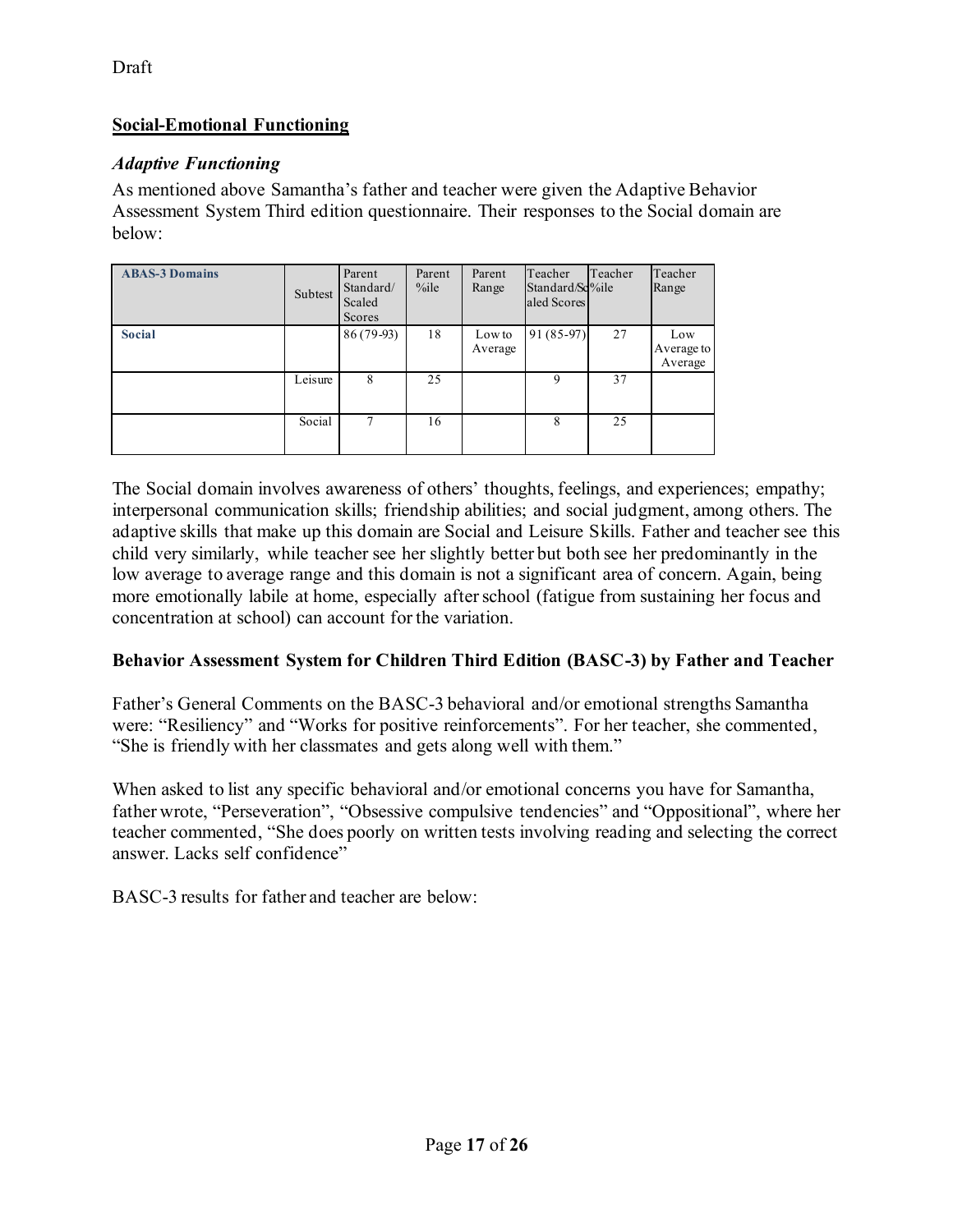#### Father's BASC-3**VALIDITY INDEX SUMMARY**

| <b>Findex</b> | Response Pattern | Consistency  |
|---------------|------------------|--------------|
| Acceptable    | Acceptable       | Acceptable   |
| Raw Score: 1  | Raw Score: 115   | Raw Score: 5 |

#### CLINICAL AND ADAPTIVE T-SCORE PROFILE



#### CONTENT SCALE AND INDEX T-SCORE PROFILE

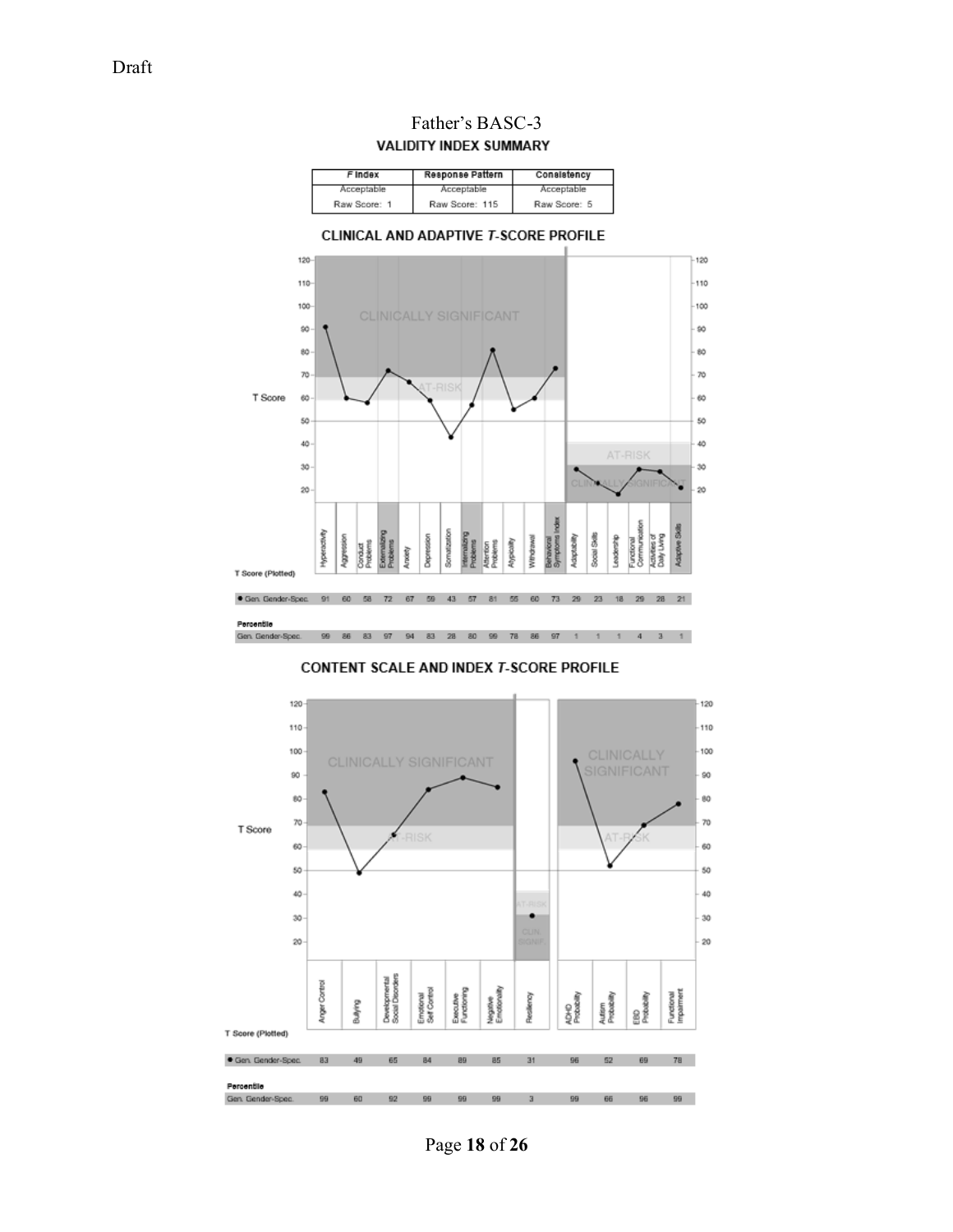#### Teacher's BASC-3VALIDITY INDEX SUMMARY

| F Index      | Response Pattern | Consistency  |
|--------------|------------------|--------------|
| Acceptable   | Acceptable       | Acceptable   |
| Raw Score: 0 | Raw Score: 99    | Raw Score: 7 |

CLINICAL AND ADAPTIVE T-SCORE PROFILE



CONTENT SCALE AND INDEX T-SCORE PROFILE

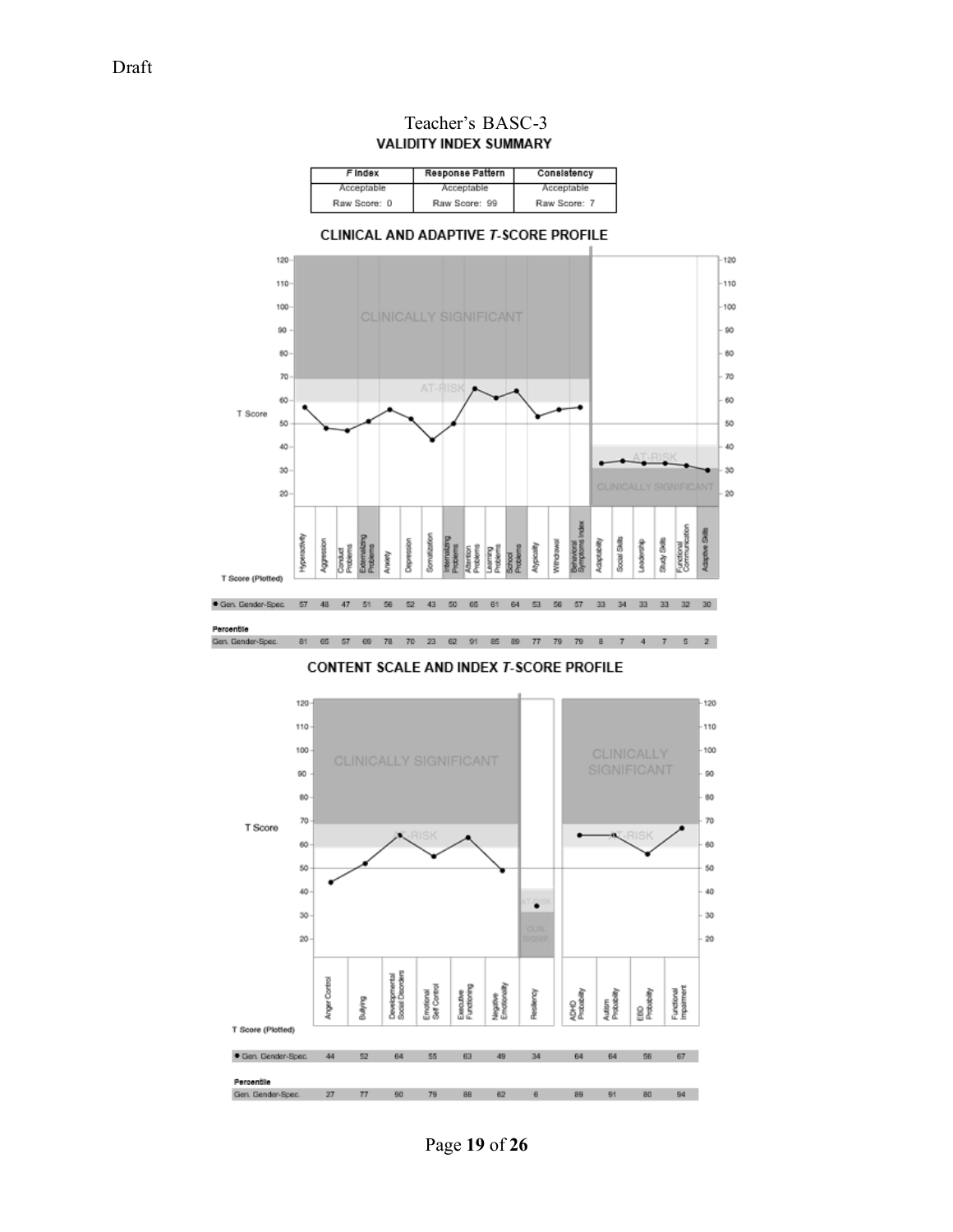The BASC-3 items endorsed by Samantha's teacher resulted in an at-risk Attention Problems and Learning Problems scale score. Given the information above regarding attention some appropriate continued accommodations might include guided notes in order to decrease the organizational demands of note-taking, graphic organizer for her assignments, pointed questions prior to reading assignments in order to improve attention and focus so she knows what to be looking for when reading. Attention related learning problems can be related to mood and/or behavioral problems above in the cognitive conceptualization section. These problems can account for the at-risk for Developmental Social Disorders content scale score and at-risk adaptive scores (not to be confused with the domain adaptive behavior score of the ABAS-3).

The BASC-3 items endorsed by Samantha's father resulted in clinically significant Hyperactivity and Attention Problems scale scores which can often appear as being oppositional. Father's BASC-3 also exhibited an elevation on internalizing scale of Anxiety, that are consistent with her therapist's current working diagnosis of Generalized Anxiety Disorder, which can sometimes exhibit behaviors that look to be obsessive-compulsive but serve a different purpose. Samantha's mental health history explains many of the exhibiting comorbid mood and behavioral problems., which can also account for the at-risk Withdrawal scale score (see background above), at-risk Developmental Social Disorders content scale score and clinically significant adaptive scores (not to be confused with the domain adaptive behavior scores of the ABAS-3). What is clear is that attention seems to be an issue in both environment. At school it is handled well by supports within the general education classroom and through Samantha's own coping skills. At home these coping skills are not enough, probably due to fatigue and the fact she feels safe there. She can let her guard down more at home because she knows that her parents love her no matter what so she can let off stress that may have been building all day. Also, it is a sure fire way to get attention and parent support which she knows helps her focus. Hopefully, the recommendations below can make it so that she can develop strategies that are more mental health friendly for herself and for the family.

### **Scales for Assessing Emotional Disturbance-Second Edition (SAED-2)**

Both father and teacher filled out the SAED-2 rating scale.

Non-Emotionally Disturbed Norms were used as Samantha has not been previously identified as a student with an Emotional Disturbance (ED).

| <b>Bearch Descriptive Tenns for ED Characteristics</b> |                         |  |  |  |  |
|--------------------------------------------------------|-------------------------|--|--|--|--|
| Scaled Score                                           | Descriptive Term        |  |  |  |  |
| 13 or Lower                                            | Not Indicative of ED    |  |  |  |  |
| $14 - 16$                                              | Indicative of ED        |  |  |  |  |
| 17 or Higher                                           | Highly Indicative of ED |  |  |  |  |

Scaled Descriptive Terms for ED Characteristics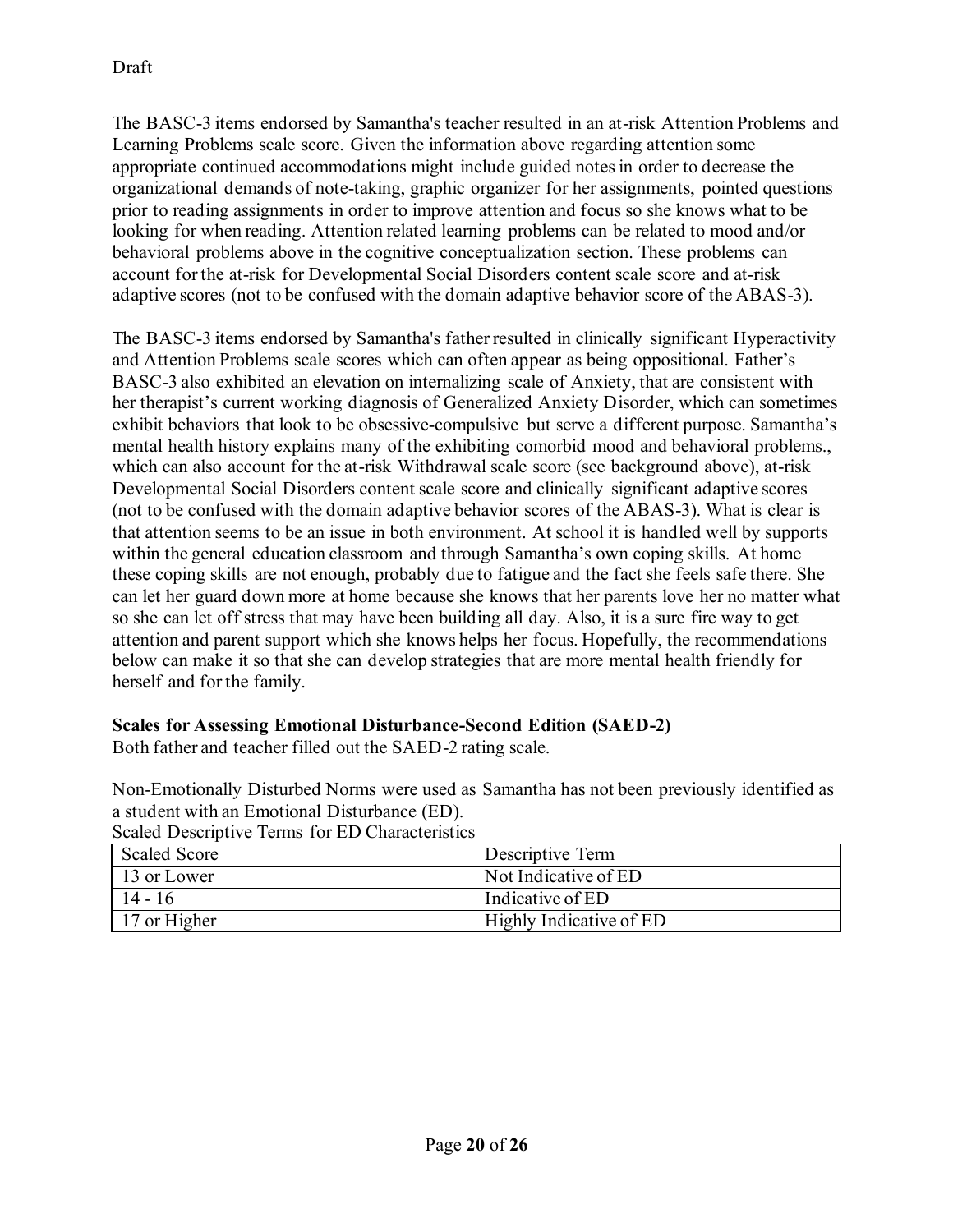Scaled Scores of the SAED-2 that tie directly to eligibility criteria CCR3030(b)(4)

| $CCR\ 3030(b)(4)(A)$ An inability to learn that cannot be explained by intellectual, sensory, or |  |  |  |  |
|--------------------------------------------------------------------------------------------------|--|--|--|--|
| health factors.                                                                                  |  |  |  |  |

| Characteristic | Father's Scaled | Descriptive      | Teacher's Scaled   Descriptive |                   |
|----------------|-----------------|------------------|--------------------------------|-------------------|
| Subscale       | Score           | Term             | Score                          | Term              |
| Inability to   | 14              | Indicative of ED |                                | Not Indicative of |
| Learn          |                 |                  |                                | ED                |

This is not consistent between observations and direct assessment and the reporting of parents' and teacher's experiences in the school setting described throughout the report. 1. There is an explanation for her difficulty, attention, that does explain her difficulty at times in retaining information. 2. In the school setting this is being accommodated in her general education class without specialized academic instruction as teacher reports that this adversely affects Samantha's educational performance to a "slight extent". Therefore, this criteria is not indicative of ED.

CCR 3030(b)(4)(B) An inability to build or maintain satisfactory interpersonal relationships with peers and teachers.

| Characteristic | Father's Scaled | Descriptive                 | Teacher's Scaled   Descriptive |                   |
|----------------|-----------------|-----------------------------|--------------------------------|-------------------|
| Subscale       | Score           | Term                        | Score                          | Ferm              |
| Relationship   |                 | Not Indicative of $\vert 8$ |                                | Not Indicative of |
| Problems       |                 | ED                          |                                | ED                |

This is consistent to observations and reporting of parents' and teacher's experiences in the school setting described throughout the report.

|  | CCR 3030(b)(4)(C) Inappropriate types of behavior or feelings under normal circumstances. |  |
|--|-------------------------------------------------------------------------------------------|--|
|  |                                                                                           |  |

| Characteristic   | Father's Scaled | Descriptive          | Teacher's Scaled   Descriptive |                   |
|------------------|-----------------|----------------------|--------------------------------|-------------------|
| Subscale         | Score           | Term                 | Score                          | Term              |
| Inappropriate    |                 | Not Indicative of 13 |                                | Not Indicative of |
| <b>B</b> ehavior |                 | ED                   |                                | ED                |

This is consistent to observations and reporting of parents' and teacher's experiences in the school setting described throughout the report.

| Characteristic | Father's Scaled | Descriptive          | Teacher's Scaled   Descriptive |                   |
|----------------|-----------------|----------------------|--------------------------------|-------------------|
| Subscale       | Score           | Term                 | Score                          | Term              |
| Unhappiness or |                 | Not Indicative of 12 |                                | Not Indicative of |
| Depression     |                 | ED                   |                                | ED                |

This is consistent to observations and reporting of parents' and teacher's experiences in the school setting described throughout the report.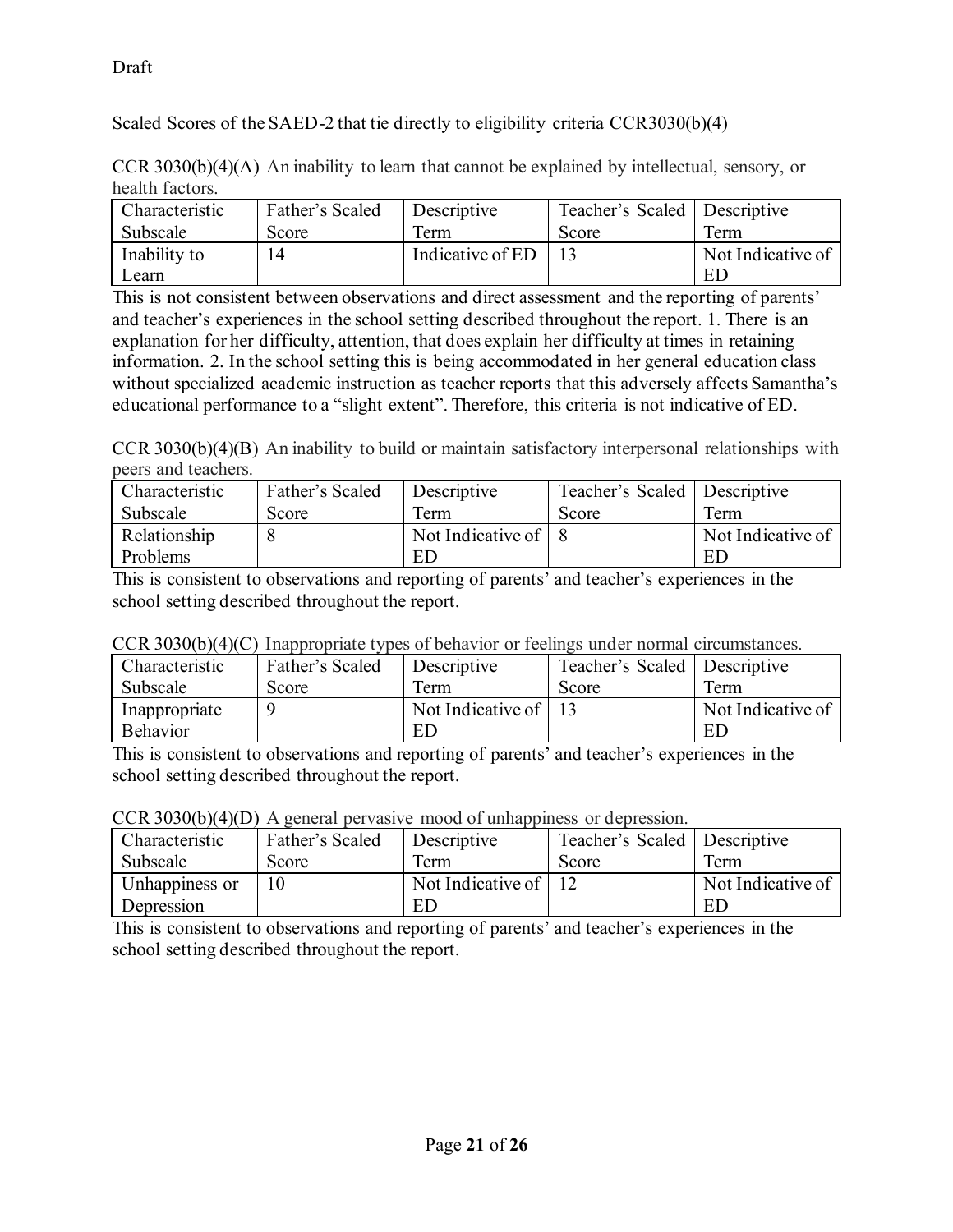CCR 3030(b)(4)(E) A tendency to develop physical symptoms or fears associated with personal or school problems.

| Characteristic | Father's Scaled | Descriptive                  | Teacher's Scaled   Descriptive |                   |
|----------------|-----------------|------------------------------|--------------------------------|-------------------|
| Subscale       | Score           | Term                         | Score                          | Term              |
| Physical       |                 | Not Indicative of $\vert$ 10 |                                | Not Indicative of |
| Symptoms or    |                 | ED                           |                                | ED                |
| Fears          |                 |                              |                                |                   |

This is consistent to observations and reporting of parents' and teacher's experiences in the school setting described throughout the report.

CCR 3030(b)(4)(F) Emotional disturbance includes schizophrenia. The term does not apply to children who are socially maladjusted, unless it is determined that they have an emotional disturbance under subdivision (b)(4) of this section. This is an exclusionary criteria for those that are socially maladjusted and do not otherwise meet the other criteria above. In Samantha case, both father and teacher reported 0 Socially Maladjusted behaviors. This is consistent to observations and reporting of parents' and teacher's experiences in the school setting described throughout the report. Therefore, since she does not meet any other the other criteria above having no social maladjusted behaviors is indicative of her social emotional health and not a qualifying criteria.

#### **Summary and Recommendations:**

Samantha Smith is an 8-year-old African American female who is currently attending Hogwart's School, in a general education 3<sup>rd</sup> grade class 100% of the time. The purpose of this assessment is to determine if Samantha meets eligibility for special education services under the suspected categories of specific learning disability (SLD), Other Health Impairment or Emotional Disturbance.

The final recommendations regarding classification and placement are not the product of a single score, test or procedure but is a joint decision made by the IEP team. That being said, this **current evaluation for this report does not find support for meeting special eligibility under Specific Learning Disability (SLD), Other Health Impairment (OHI) or Emotional Disturbance (ED), but did find some attention difficulty and her current working mental health diagnosis of Generalized Anxiety Disorde (GAD) which the IEP team may consider for a General Education 504 Plan if applicable.**

**5 CCR § 3030. Eligibility Criteria**. (a) A child shall qualify as an individual with exceptional needs, pursuant to Education Code section 56026, if the results of the assessment as required by Education Code section 56320 demonstrate that the degree of the child's impairment as described in subdivisions (b)(1) through (b)(13) requires special education in one or more of the program options authorized by Education Code section 56361. The decision as to whether or not the assessment results demonstrate that the degree of the child's impairment requires special education shall be made by the IEP team, including personnel in accordance with Education Code section 56341(b). The IEP team shall take into account all the relevant material which is available on the child. No single score or product of scores shall be used as the sole criterion for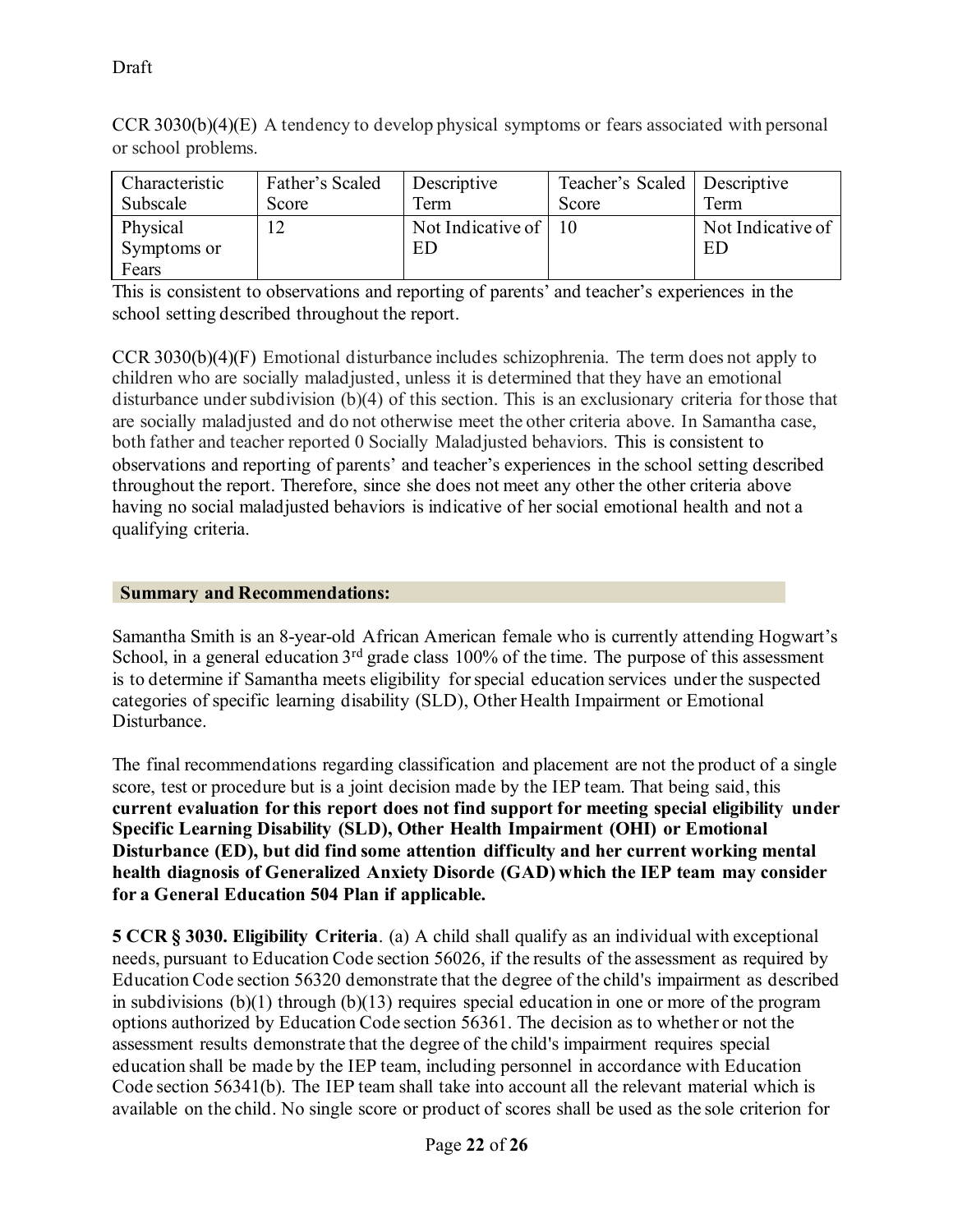the decision of the IEP team as to the child's eligibility for special education. (b) The disability terms used in defining an individual with exceptional needs are as follows:

### **Evidence does not support**

**(10) Specific learning disability** means a disorder in one or more of the basic psychological processes involved in understanding or in using language, spoken or written, that may have manifested itself in the imperfect ability to listen, think, speak, read, write, spell, or do mathematical calculations, including conditions such as perceptual disabilities, brain injury, minimal brain dysfunction, dyslexia, and developmental aphasia. The basic psychological processes include attention, visual processing, auditory processing, phonological processing, sensory-motor skills, cognitive abilities including association, conceptualization and expression. (A) Specific learning disabilities do not include learning problems that are primarily the result of visual, hearing, or motor disabilities, of intellectual disability, of emotional disturbance, or of environmental, cultural, or economic disadvantage. (B) In determining whether a pupil has a specific learning disability, the public agency may consider whether a pupil has a severe discrepancy between intellectual ability and achievement in oral expression, listening comprehension, written expression, basic reading skill, reading fluency, reading comprehension, mathematical calculation, or mathematical reasoning. The decision as to whether or not a severe discrepancy exists shall take into account all relevant material which is available on the pupil. No single score or product of scores, test or procedure shall be used as the sole criterion for the decisions of the IEP team as to the pupil's eligibility for special education. In determining the existence of a severe discrepancy, the IEP team shall use the following procedures:

"the team documents in a written report that the severe discrepancy between ability and achievement exists as a result of a disorder in one or more of the basic psychological processes. The report shall include a statement of the area, the degree, and the basis and method used in determining the discrepancy."

- Overall cognitive ability estimated is not used for African American students due to CDE's 1997 Memorandum regarding Crawford v Honig regarding the extension of Larry P. v Riles to all special education categories.
- The Processing area deficit that inconsistently impacts her academics at this time at school is attention as it impacted some of her most recent STAR reading results but not her DIBELS NEXT scores. All Processing areas (Cognitive Conceptualization, Association, Expression, Visual Processing, Auditory Processing, Phonological Processing, Sensory Motor Skills and even Attention were considered areas of strength meaning that they predominantly fell in the average range or higher of her peers.
- Additionally these finding are also consistent with a Pattern of Strengths and Weaknesses methodology of determining eligibility as all processing areas at least in the school environment are considered strengths and that there are significant academic weaknesses that are consistent with an identified processing area weakness.

### **Evidence does not support**

**(9) Other health impairmen**t means having limited strength, vitality, or alertness, including a heightened alertness to environmental stimuli, that results in limited alertness with respect to the educational environment that: (A) Is due to chronic or acute health problems such as asthma,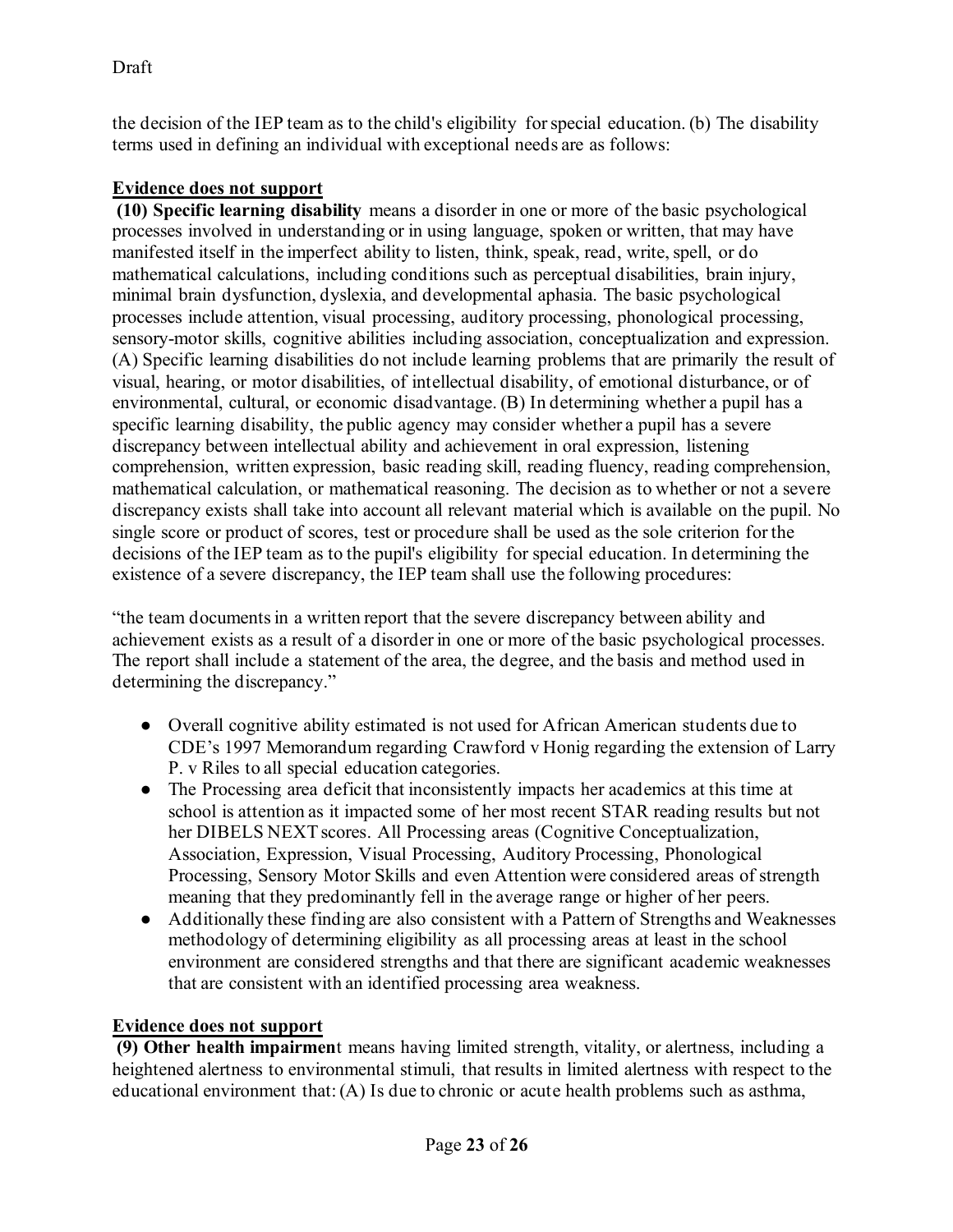### Page **24** of **26**

# Given the information above:

school psychologist.

maladjusted behaviors.

Even though attention difficulties do not rise to the level of meeting special education criteria, general education accommodations made by the teacher and the support of family at

• (C) Samantha at school does not exhibit inappropriate types of behavior or feelings under normal circumstances as reported by teacher and observed by this school psychologist.

• (E) Samantha at school does not have a tendency to develop physical symptoms or fears associated with personal or school problems as reported by teacher and observed by this

• (F) Samantha does not exhibit schizophrenic type behaviors at school nor any socially

• (B) Samantha has the ability to build or maintain satisfactory interpersonal relationships

- 
- (D) Samantha at school does not exhibit a general pervasive mood of unhappiness or
- 
- 
- 
- 
- 
- 
- 
- 
- 
- with peers and teachers as reported by teacher and observed by this school psychologist.
- 
- 
- 
- 
- depression as reported by teacher and observed by this school psychologist.

characteristics over a long period of time and to a marked degree that adversely affects a child's educational performance: (A) An inability to learn that cannot be explained by intellectual, sensory, or health factors. (B) An inability to build or maintain satisfactory interpersonal

sensory, or health factors as seen in her academic assessment.

this school year over six months) nor to a marked degree:

**(4) Emotional disturbance** means a condition exhibiting one or more of the following

relationships with peers and teachers. (C) Inappropriate types of behavior or feelings under normal circumstances. (D) A general pervasive mood of unhappiness or depression. (E) A

tendency to develop physical symptoms or fears associated with personal or school problems. (F) Emotional disturbance includes schizophrenia. The term does not apply to children who are socially maladjusted, unless it is determined that they have an emotional disturbance under

Samantha has not had any of the following for over a long period of time (since the beginning of

• (A) Samantha does not have an inability to learn that cannot be explained by intellectual,

the school setting as observation, teacher description and report indicate it is not affecting her educational performance (with the exception of computerized assessments and at times homework). In this context adversely would require some level of specialized academic instruction or environmental supports not accessible in a general education setting. This is not the case for Samantha as she is making adequate gains in the school's general education setting with accommodations all students have access to.

# **Evidence does not support**

subdivision (b)(4) of this section.

and Tourette syndrome; and (B) Adversely affects a child's educational performance • While Samantha may have some attention difficulty and a possible working mental health diagnosis of GAD (Generalized Anxiety Disorder) they are not manifesting as acute in

attention deficit disorder or attention deficit hyperactivity disorder, diabetes, epilepsy, a heart condition, hemophilia, lead poisoning, leukemia, nephritis, rheumatic fever, sickle cell anemia,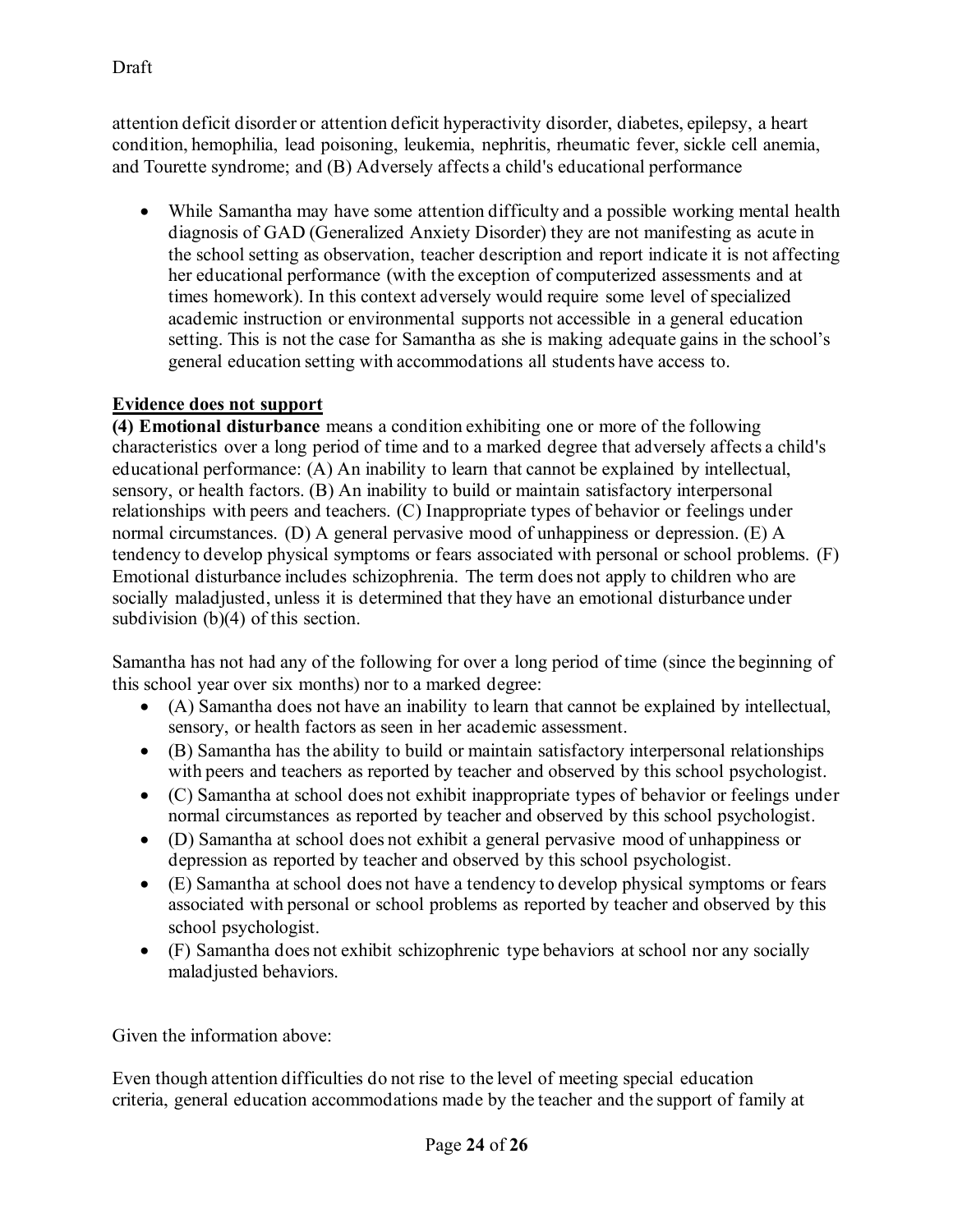home are mitigating the impact of her attention difficulties and possibly her working mental health diagnosis of GAD. Therefore, it is recommended that at the end of this meeting, Hogwarts School and Rainbow School District meet to discuss a 504 Plan that could further document Samantha's accommodations in her general education placement. General education accommodations recognized in this report are that Samantha is able to keep up with most work but does at time:

- Benefit from one on one help with homework or independent work.
- Sitting next to a student who is strong academically.
- Having peers help her with her math questions.
- When requested or needed, test are read to her.

Additional suggestions might be, guided notes in order to decrease the organizational demands of note-taking, graphic organizer for her assignments, pointed questions prior to reading assignments in order to improve attention and focus so she knows what to be looking for when reading as well as any additional general education accommodations recommended by her general education teacher that were not mentioned but currently used to support Samantha.

Additionally, it will be important for school and parents to keep in contact with each other regarding how much homework support is necessary and the time it takes to complete homework. Homework should not be an onerous task which can negatively impact family relationships. Homework should be reinforcing recently learn material at a level that can be done independently. Given her attention difficulty and that having someone present can improve her ability to concentrate later in the day:

- Not requiring her to do it alone would be beneficial.
- Limiting the amount of time she spends on homework before being able to take a break.
- Consult with school on limiting the number of items she has to complete (e.g. every other item…sometimes the fact that she won't have to do everything can be an emotional lifter to get her though what she has to do)
- Understanding that her asking for instructions to be repeated or repeatedly asking for help on the same type of problem, doesn't mean she doesn't understand how to do it, but that she may need a mental break, or needs that personal interaction with you to make doing the work worth it.

Ultimately, as she gets older, more independent work in class and at home will be required. Sometimes school work is based on independent work at home. At this time, Samantha is able support herself with the present level of general education accommodations, but school and home need to continue to talk to each other to make sure it is not parent support that is influencing Samantha's school grade. If this happens Samantha will not look like a special education student needing support when in fact she may in the future especially in future grades.

A book that provides good strategies and supports for school and family is "Smart But Scattered", by Dr. Peg Dawson. There are some interventions and suggestions that the family may find beneficial as well as sharing this report with her pediatrician. Also the family may find some support through the website [www.CHADD.org](http://www.chadd.org/). Children and Adults with ADHD. It is a well regarded parents support group and has a local chapter's finder. Sometimes listening and